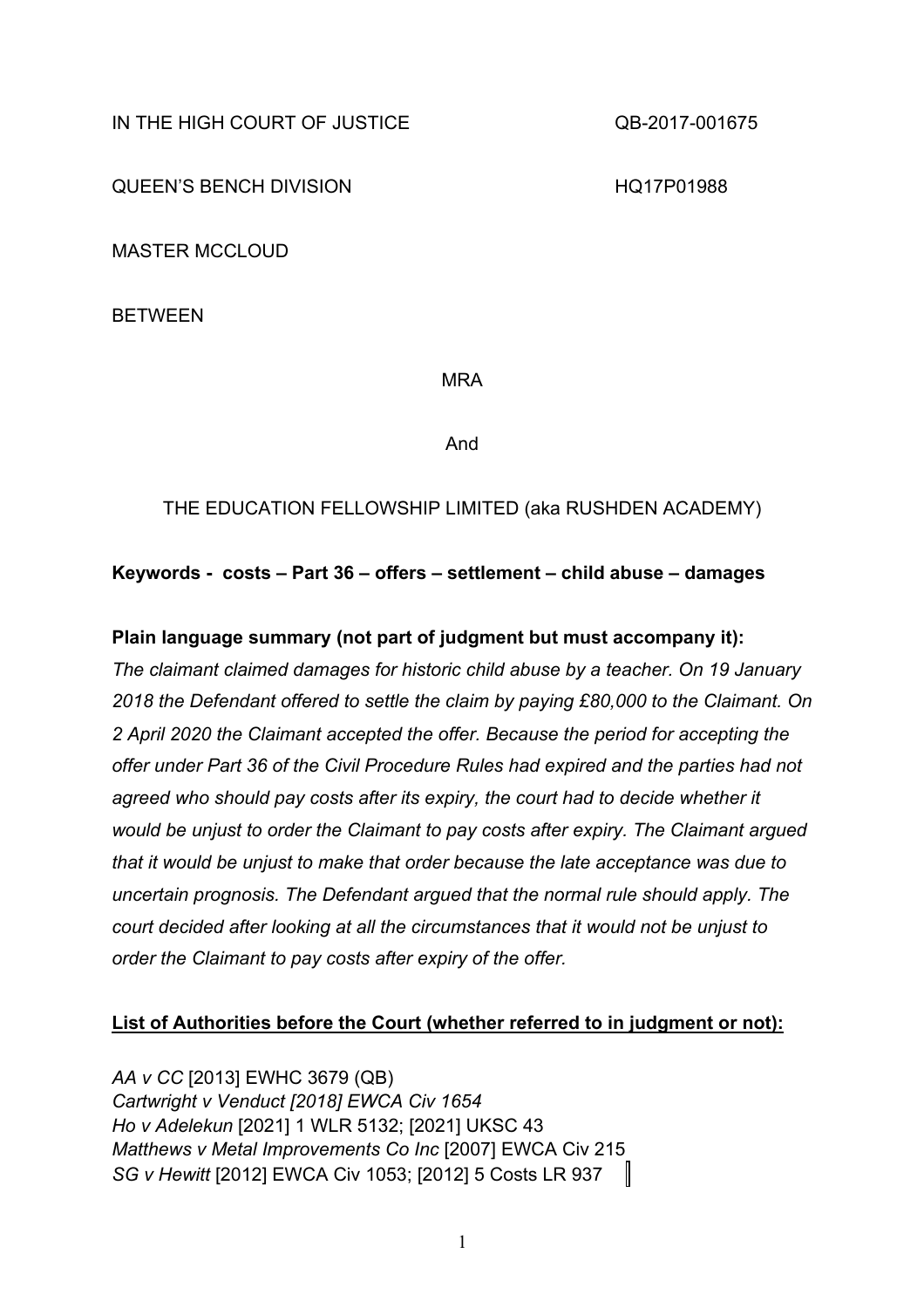*Briggs v CEF Holdings Ltd* [2018] 1 costs LR 23 *Downing v Peterborough & Stamford Hospitals NHS Foundation Trust* [2014] EWHC 4216 *Smith v Trafford Housing Trust* [2012] EWHC 3320 (Ch)

### **Representation:**

James Counsell QC for the Claimant (instructed by Bolt Burdon Kemp) Nicholas Bacon QC for the Defendant (instructed by DAC Beachcroft Claims Lrd)

### JUDGMENT

- 1. This case is a claim arising from a serious instance of child sexual abuse by a female teacher who exploited her position of trust to abuse a child with autistic spectrum disorder and ADHD, controlling the child among other things by way of exploiting his love of animals such as rabbits as a means to entice him into her home. As such cases go – and the QB Masters see many serious abuse claims so are probably hardened to them – it is one which carries with it a degree of shock at the manner in which it was carried out, quite apart from the abuse itself. It was greatly harmful to the child who is now an adult.
- 2. The Defendant is the school, not the original abuser. The abuse was discovered by the abuser's husband who contacted the police. The abuser went to prison.
- 3. This judgment relates to a matter of importance to both sides, for very different reasons, and raises difficult questions as to how to operate the Part 36 regime in circumstances such as occurred here. Counsel for the Defendant described it as 'important' on day two of the hearing before me.
- 4. The backdrop (and there is an issue between the parties as to whether as a matter of law I can take this into account in my decision, so I state it neutrally) is that if the outcome of this judgment is that the Claimant must pay the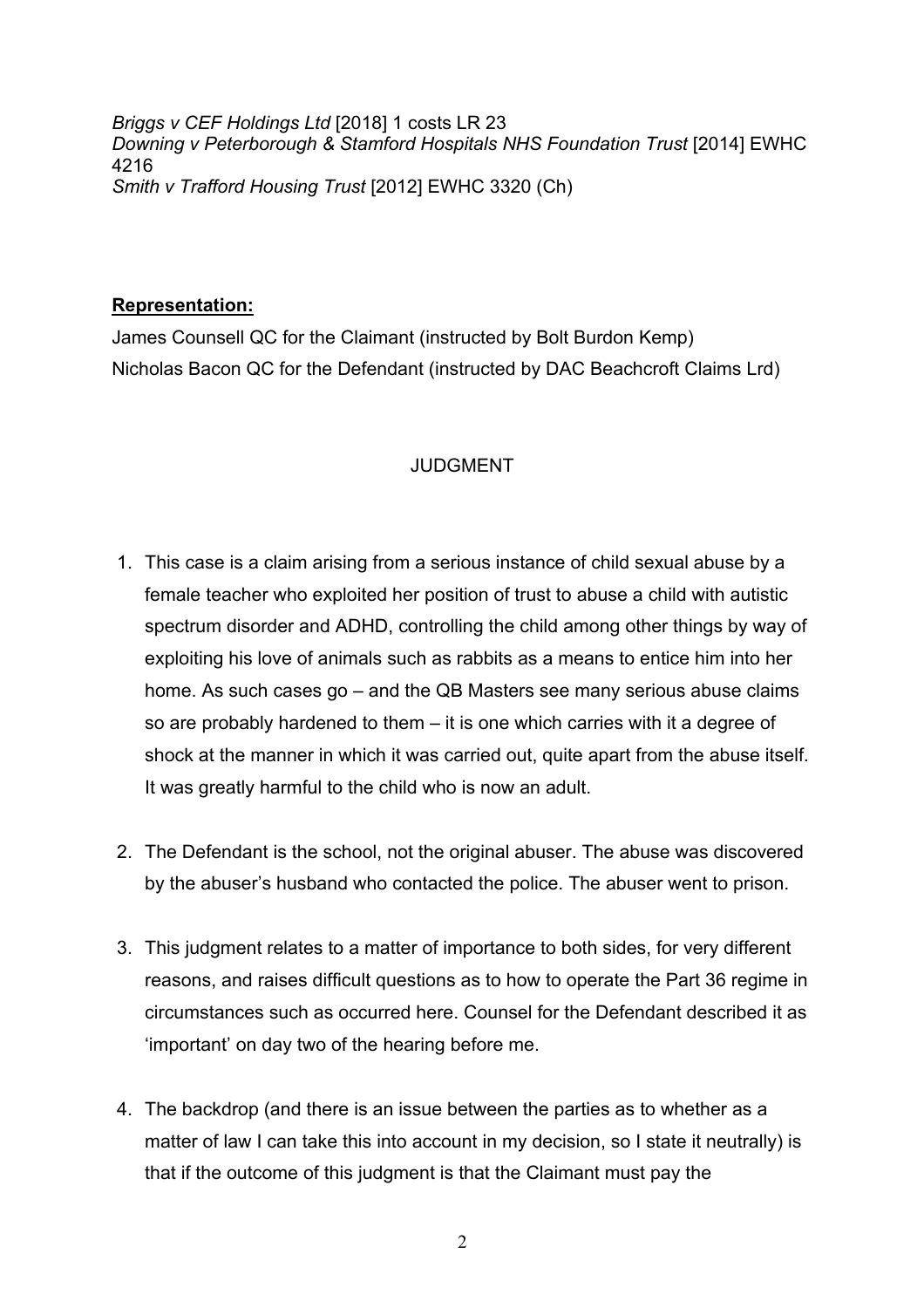Defendant's costs after the date of expiry of an accepted Part 36 Offer, the abuse victim's damages will be impacted because the Defendant's costs will come out of the damages for the period after expiry of the offer unless the court orders otherwise. If money equates to the main form justice in an abuse claim – which under the present system is in effect the presumption however distasteful that may appear to many victims – such justice as is done here will be impacted accordingly. The settlement was £80,000 and – whilst there seemed to be significant debate as to the exact sum – the amount likely to be deducted from those damages was of the order of £45,000 if the Claimant had to pay the costs of the Defendant after the date of expiry of the offer. A potentially large impact.

- 5. Conversely, if the decision is that the Defendant must pay the Claimant's costs then the Defendant will say that the protection of Part 36, where an early and well-judged offer is made (which according to Defendant was a deliberately generous one to protect itself and aim to settle the case) is rendered ineffective contrary to the policy behind the Part 36 mechanism and that the Defendant will have suffered an injustice, and that may have repercussions for insurers in such cases by weakening the Part 36 regime especially given the presumed payment by the Defendant of its own costs in a  $QOCS<sup>1</sup>$  case such as this.
- 6. It will be apparent therefore that of all cases this is a prime example where a Judge has to try to have the humility to apply the law wherever it leads irrespective of sympathy at a human level whether for victims or insurers. This decision is one reached with the benefit of skilled submissions from leading counsel on both sides, instructed by experienced solicitors.
- 7. Some few years ago there was discussion within the legal industry among specialists in this field, in which I was involved at arms' length judicially, via a forum called at the time the Historic Abuse Lawyers' Forum as to whether preaction processes in abuse cases might be subject to a specialist, psychologically informed integrated process or protocol geared to providing practical support and assistance for (admitted) abuse victims with an investigative approach to

<sup>&</sup>lt;sup>1</sup> Qualified One Way Costs Shifting.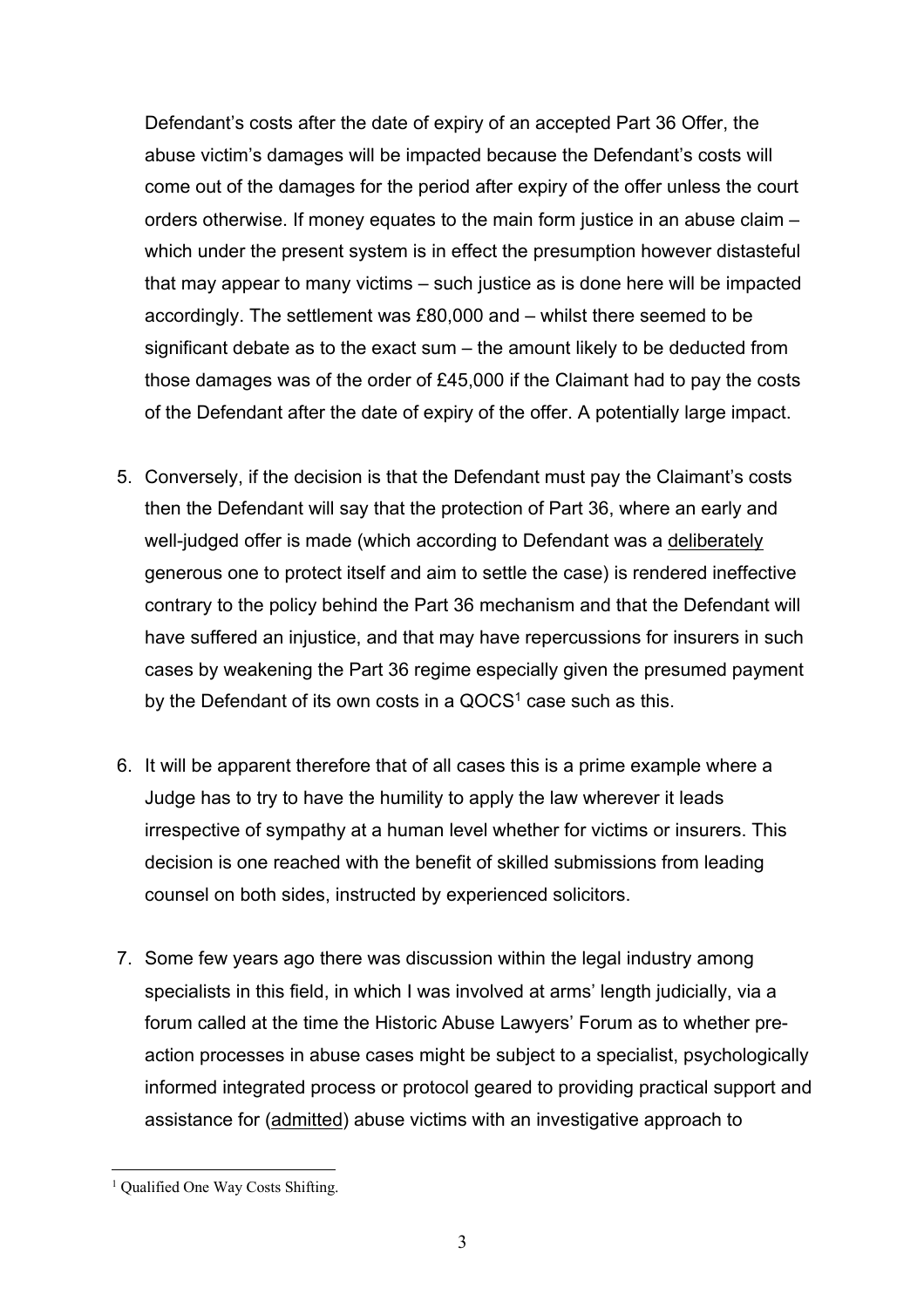collaborating in the court process so as to enable one to learn from organisational failures where institutions are sued for the acts of their employees. The concepts were I believe discussed briefly in evidence at the IICSA<sup>2</sup> inquiry.

8. In view of the role which clarity (or otherwise) of prognosis and medical evidence generally played in this case and which became the focus of argument before me, perhaps, had there been a specific abuse-related collaborative process before the claim began, tailored to the specific nature of historic abuse cases, things may have proceeded differently.

### **What happened**

- 9. The Claim was issued on 7 June 2017 and served on 7 September 2017. I was the assigned judge throughout. Breach of duty had been admitted before issue of the claim, on 27 February 2017, with (the extent of) causation and quantum of damages in issue. This was therefore not a claim about liability.
- 10.By agreement, a sum of £30,000 on account of costs was paid as an interim payment defraying some of the Claimant's legal costs pursuant to an application issued on 11 January 2018.
- 11.**The Part 36 Offer.** On 19 January 2018, which it will be noted was early in the claim, the Defendant made a Part 36 Offer in the sum of £80,000. The Claim form Statement of Value was limited to £100,000 and at least going by the Statement of Value this was therefore an offer to pay the bulk of the claim at an early stage. By rule 16.3(7) of the CPR however the Statement of Value does not limit the actual potential recovery by the Claimant<sup>3</sup>. Often the Schedule served with Particulars of Claim can be a better guide to the value than the Statement of Value, and can alert the Judge managing the case as to whether notwithstanding

<sup>2</sup> Independent Inquiry into Child Sexual Abuse. See para. 68 of the report at https://www.iicsa.org.uk/reportsrecommendations/publications/investigation/accountability-reparations/part-c-civil-justice-system/c7-initialstages-claim

<sup>&</sup>lt;sup>3</sup> "(7) The statement of value in the claim form does not limit the power of the court to give judgment for the amount which it finds the claimant is entitled to."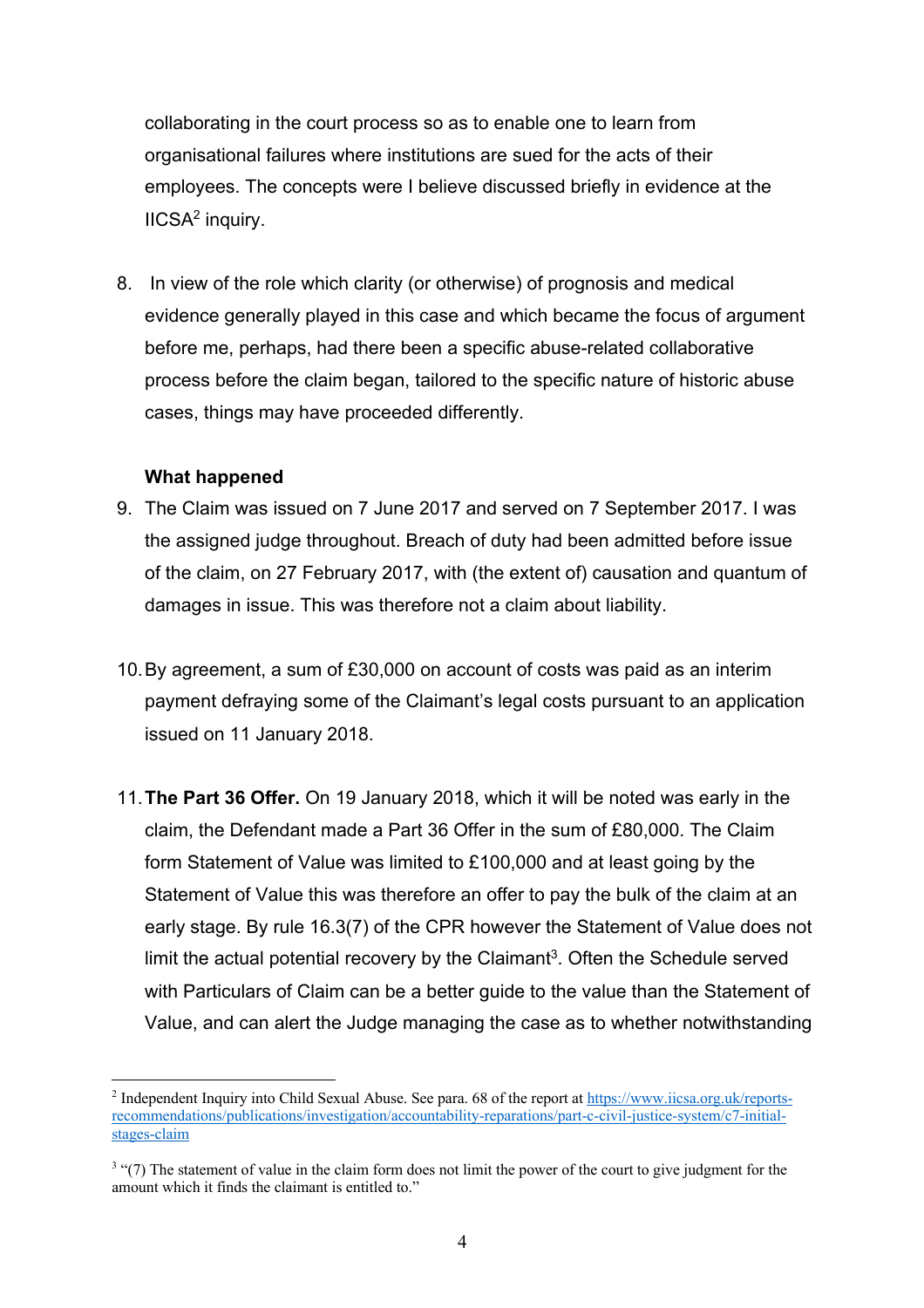the Statement of Value a claim might as the claim progresses trigger an upwards amendment to that statement.

- 12.The Schedule served with the Claim is mostly pleaded as 'TBC' as is common but the narrative in it sets out core aspects of the basis of the damages claim. The Claimant's Autism and ADHD are referred to, and in terms of injury it is pleaded that the Claimant had a Moderate Depressive Episode and PTSD, citing intrusive memories, distress, hyper-vigilance poor self esteem (and other items). Reports of Dr Boris Iankov, Psychiatrist, of 10 January 2017 and Mr Alex Griffiths, Educational Psychologist are referred to and relied upon with the Claim. The Psychiatrist advised that the Claimant needed anti-depressants and talking therapy (CBT) and counselling. The Schedule records that *"Dr Iankov is currently unable to comment on prognosis. Dr Iankov concludes that the Claimant's long term prognosis is likely to depend on ongoing pharmacological treatment and psychological intervention. It is not currently clear whether the Claimant's symptoms will respond to treatment."*
- 13.The Schedule continues: *"Mr Griffiths concludes that as a result of the abuse the Claimant's education and earning potential have been affected. … [he] concludes that in the absence of the abuse the Claimant would have been capable of undertaking and obtaining low level vocational qualifications to enable him to work in the field of animal care for example as an animal technician. Thereafter the Claimant is unlikely to have been capable of finding at least parttime work in this field. … the Claimant is now unlikely to obtain the qualifications necessary … likely to spend all or at least a large part of his time unemployed."* (However, the report referred to also stated that '*It would in all honesty have been difficult for him*' to have found work in his preferred areas anyway and it was unlikely that he would have gone into further education irrespective of the abuse.
- 14. The Schedule further recites that the Claimant had initially experienced suicidal ideation. After modest out of pocket expenses the future losses are then "TBC" and expressed to depend on the prognosis which is stated as "not yet known".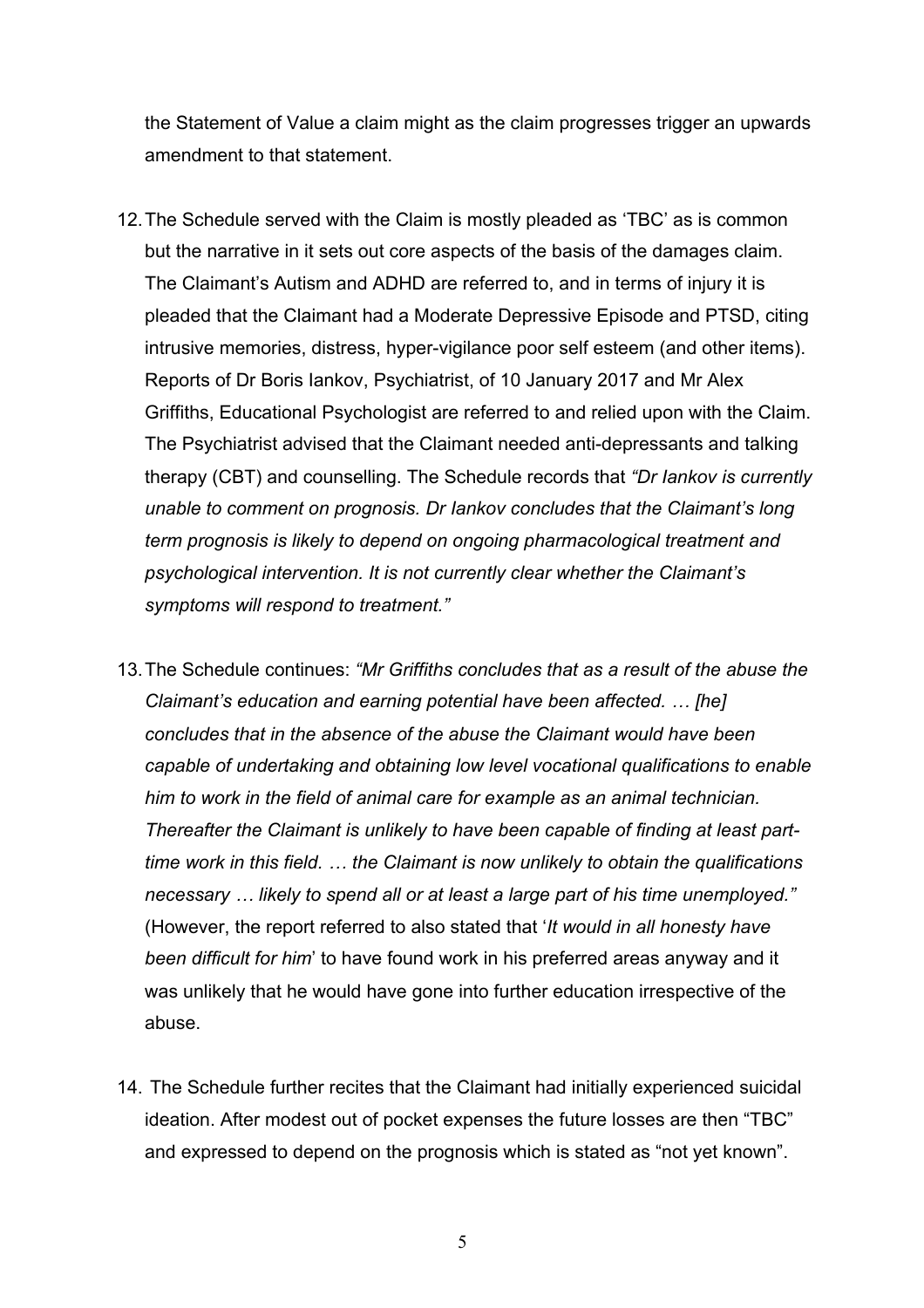- 15.It will be apparent then that the above represented the state of the case at the time when the Part 36 offer was made.
- 16.On 30 January 2018, (just) during the period of validity of the offer, the psychiatrist produced an addendum report for the Claimant, which was broadly indicative that symptoms of PTSD had worsened and expressed a pessimistic view and indicated that a specialist in autism and learning disability would be needed to input into his care.
- 17.The expert had been instructed to opine on prognosis. The current position was that the Claimant reported suicidal thoughts albeit without intention to complete, and repetitive nightmares and hearing a voice telling him to kill himself. The report stated (4.4) "… *prognosis, at this time, is poor. This is based on the fact that his symptoms are deteriorating and he has not been able to access adequate treatment.*" Medication was sub-optimal dosage. Generic interventions were unlikely to help. The likely cost of specialist treatment was indicated. However it was opined that the Claimant would be able to engage with specialist help, that there had been minimal psychiatric help so far by the NHS and that "*Whether he will be able to achieve sufficient recovery will depend on his ability to engage with treatment and to maintain his motivation levels.*" (4.13). "*I am hopeful that with the right intervention [his] mental state will improve to the point where he will be able to go back to college and achieve some qualifications.*" (4.16), "… *if his current needs are not addressed urgently, his level of social functioning will continue to decline … might not be able to engage in education but be disabled to the point where he is unable to hold employment.*" (4.17). (But note that this is a more optimistic view than the pessimistic one already expressed by the Educational Psychologist, in as much as Dr Iankov holds out some chance of education and employment if treatment is obtained).
- 18.On 2 February 2018 the Claimant's solicitors replied to the Part 36 Offer asking for an extension of the offer validity until 20 February 2018 to enable instructions to be taken from the Litigation Friend. The email expressed that the reasonableness of the offer would be difficult to consider as prognosis was 'so unclear'. There does not seem to have been a reply to that request.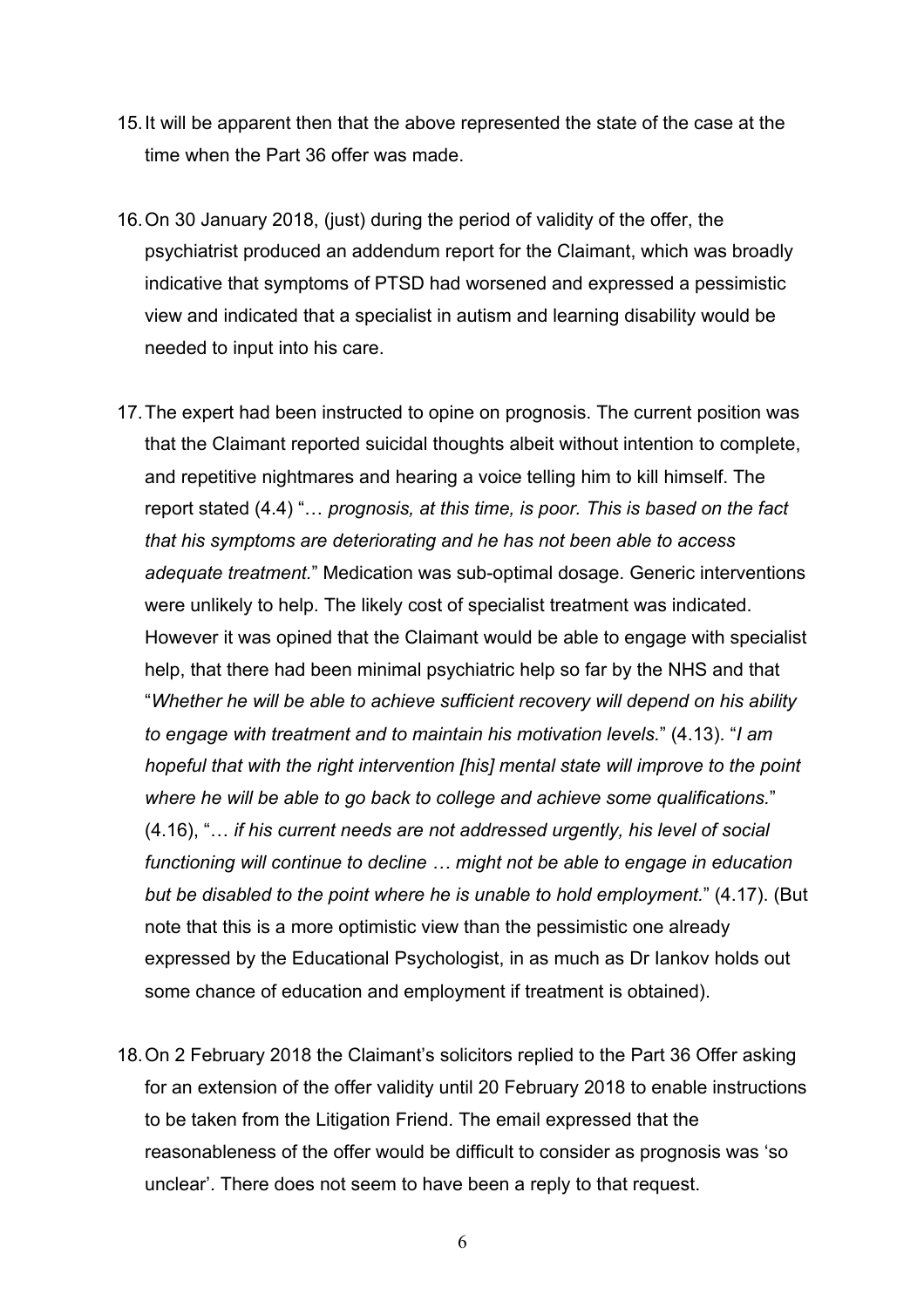- 19.On 20 February 2018 Bolt Burdon Kemp for the Claimant responded substantively to the Part 36 offer. In that letter they asked the Defendant to consent to an extension of time in which to accept the offer on the ground that prognosis was 'so uncertain that the value of the claim cannot yet be ascertained.' The Offer was expressly 'neither accepted nor rejected'.
- 20.The letter summarised some of the points noted above from the (then recent) addendum expert report of Dr Iankov, and said '*it is quite impossible to advise him and his mother … on the appropriate level of general damages … or for future pecuniary losses. Our client is currently 17 years old. An additional complication is that … once he has attained the age of 18… we anticipate that our client will become a protected party and any proposed settlement will continue to require court approval. We have no doubt that the court would not approve a settlement in circumstances where the judge could not reach a conclusion on whether or not the offer was a reasonable one without a prognosis.*' The letter continued that a further report had been directed for October 2018 by which time prognosis might be clearer. The case of SG v Hewitt was referred to where a Part 36 offer was permitted to be accepted out of time in what were said to be circumstances similar to those here.
- 21.Perhaps oddly, there seems to have been no response to the above proposal for an extension, and likewise no chaser. The Defendant therefore points out that the time for acceptance was never extended and nor was any stay of proceedings applied for or obtained by the Claimant. Both sides obviously knew that.
- 22.I have some witness statements from the months after the above exchanges, following the expiry of the offer for the purposes of the costs rules. The Claimant produced a statement signed on 15 September 2018. It is very downbeat and echoes the dim view the psychiatric expert had of the care he was receiving: *'I just want to sit in my room and sleep. … I don't think that the doctors I have seen are very good. … I don't think that they understand me … I just feel very sad and alone.'*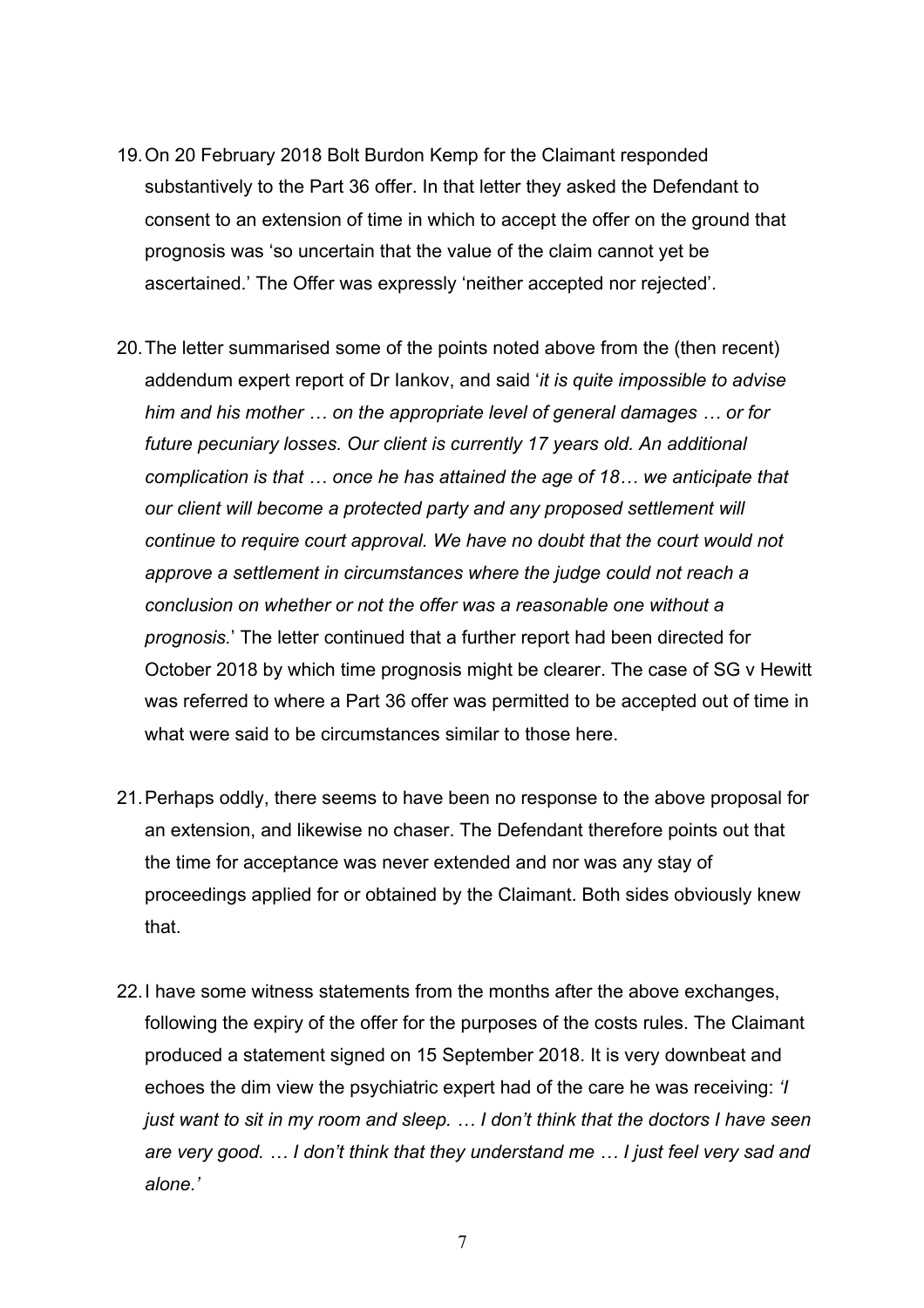- 23.I have a statement of 13 September 2018 from his sister who mostly deals with the general impact but in terms of the Claimant's position at that point she says he struggles to speak to people or open up because he says he cannot trust anyone. A statement from the Claimant's mother and Litigation Friend dated 19 September 2018 is very substantial. In terms of his state at that date she says for example that he lacked energy and the only things he was interested in are his animals and his iPad. He had recently suffered an extended period of low mood (SRA 1<sup>st</sup> w/s para. 43). He was overeating and gaining weight. He was expressing views that he was not able to trust teachers or students. She indicated she felt that at that point he would struggle to engage with any sort of education. Some note of optimism was struck in places as to hobbies and some sign he was engaging with a lady across the road who was 67 called Val and who he had not known at the time of the abuse and who was for example helping him to go to a bowls club and do gardening.
- 24.On 9 October 2019 a new report was served from Dr Iankov (this date now being about 20-21 months after the Part 36 Offer which was made on 19 January 2018). The report was somewhat more optimistic. He was '*able to function a little bit better*' but was still unable to leave the family home (alone, I assume). This was a brief report. A fuller one was produced on 20 February 2020 (now more than 2 years after the Part 36 offer was made). Dr Iankov concluded that the prospect of further improvement was low and would depend on social factors rather than therapeutic interventions. The Claimant had tried to obtain employment, which was a 'positive' albeit he had not yet managed to get work.
- 25.On 4 March 2020 the Defendant served a psychiatric report from Professor Maden which disagreed with the diagnosis of PTSD. His view was that whilst there had been a deterioration from January 2018 for a few months, his documented problems had improved.
- 26.It is unfortunate in my view (to the extent that I shall comment on it) that the Defendant's expert report refers to the Claimant as having a 'crush' on his abuser. This is a child abuse case in which a teacher sexually and emotionally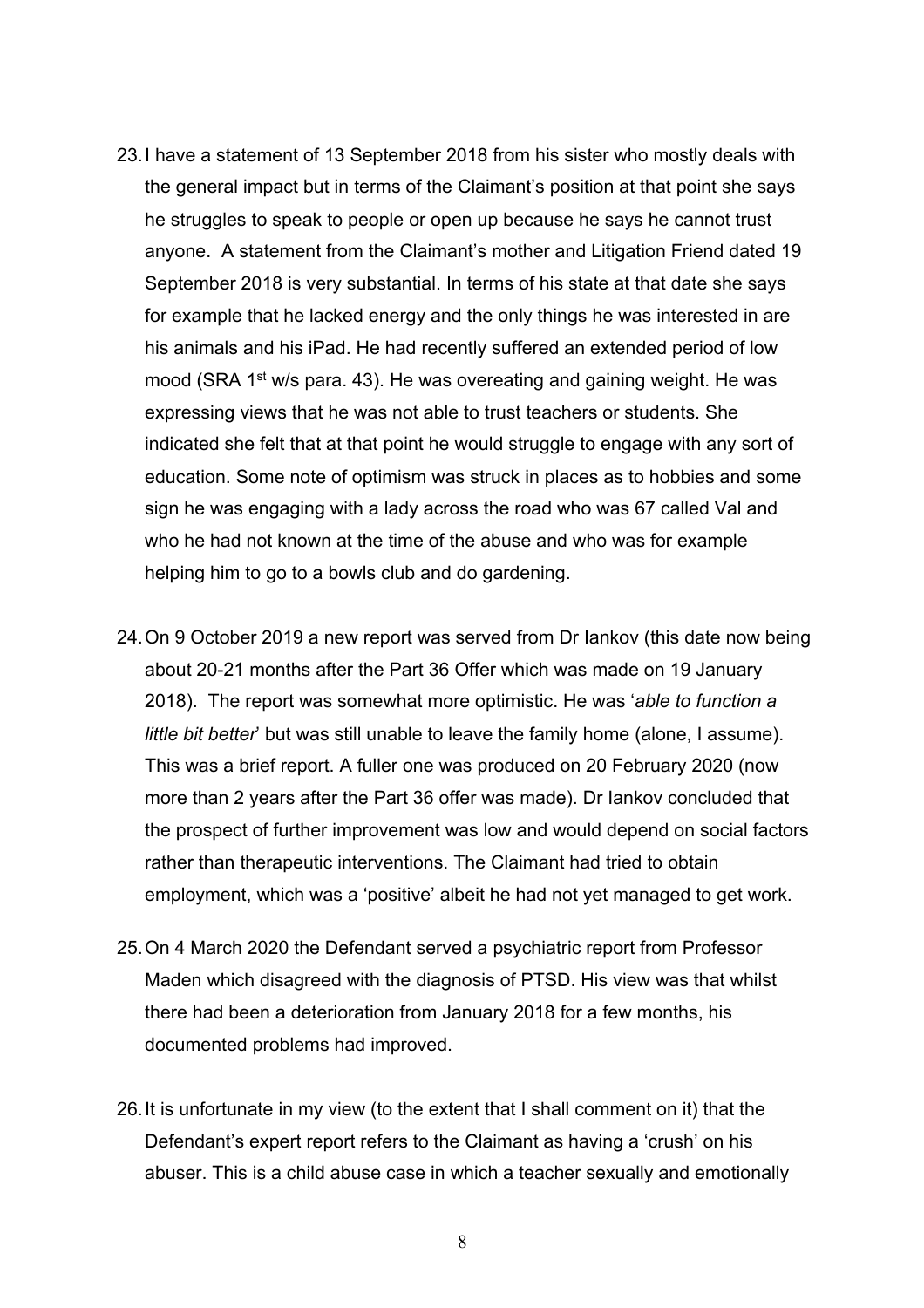abused a child student who was significantly under age of consent, expressing her love for him, her desire to leave her husband, inviting him into her home, bedroom and her own child's room. Such a framing in my judgment tends to cast the child as if he were an actor with agency in his own abuse. This was a 14-15 year old child with learning, language and communication difficulties, Autistic Spectrum Disorder and Attention Deficit and Hyperactivity Disorder, and who will likely be a Protected Party once he reaches age 18.

## **The acceptance of the offer.**

27.On 2 April 2020 the Claimant accepted the £80,000 Part 36 offer. The Claimant requested costs on the standard basis from the Defendant, which was refused in the light of the late acceptance without a stay or extension. Thereafter this came before me on the issue of what costs order to make.

## **The rule**

28. CPR Rule **36.13(1)** states:

"Subject to paras (2) and (4) and to rule 36.20, where a Part 36 offer is accepted within the relevant period the claimant will be entitled to the costs of the proceedings (including their recoverable pre-action costs) up to the date on which the notice of acceptance was served on the offeror."

## CPR Rule **36.13(4)** states:

"Where … (b) a Part 36 offer which relates to the whole of the claim is accepted after expiry of the relevant period<sup>4</sup>  $\ldots$  the liability for costs must be determined by the court unless the parties have agreed the costs."

# CPR Rule **36.13(5)** states:

"Where para 4(b) applies but the parties cannot agree the liability for costs, the court must, unless it considers it unjust to do so, order that –

(a)The claimant be awarded costs up to the date on which the relevant period expired; and

<sup>&</sup>lt;sup>4</sup> 21 days after the date of the offer, unless extended by agreement.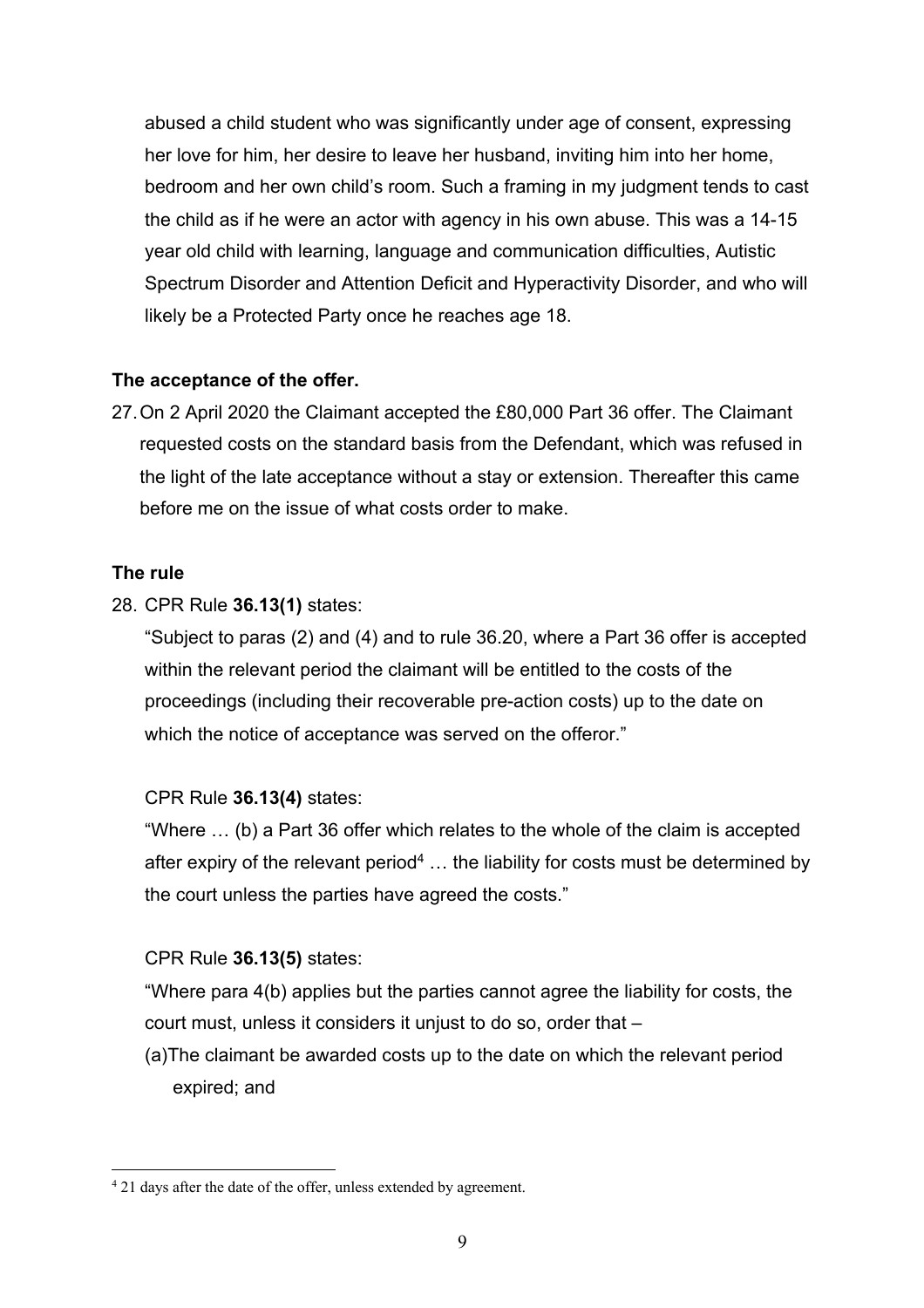(b)The offeree do pay the offeror's costs for the period from the date of expiry of the relevant period to the date of acceptance."

## CPR **Rule 36.13(6)** states:

"In considering whether it would be unjust to make the orders specified in para (5), the court must take into account all the circumstances of the case including the matters listed in rule 36.17(5)."

# CPR **Rule 36.17(5)** states:

"In considering whether it would be unjust to make the orders referred to in paragraphs (3) and (4), the court must take into account all the circumstances of the case including—

(a) the terms of any Part 36 offer;

(b) the stage in the proceedings when any Part 36 offer was made, including in particular how long before the trial started the offer was made;

(c) the information available to the parties at the time when the Part 36 offer was made;

(d) the conduct of the parties with regard to the giving of or refusal to give information for the purposes of enabling the offer to be made or evaluated; and

(e) whether the offer was a genuine attempt to settle the proceedings."

29. The effect of the rule is clear: the costs consequences favourable to the Defendant **must** apply unless it is unjust to so order. The burden is thus on the Claimant to establish that it is unjust within the meaning of the rule, to so order.

## **Argument**

30. Counsel for the Claimant took me through the reports and exchanges of correspondence summarised above, outlining the pattern of initial deterioration, uncertainty in prognosis and ultimately the view expressed as to improved function in the penultimate report, and then prognosis in the final report by Dr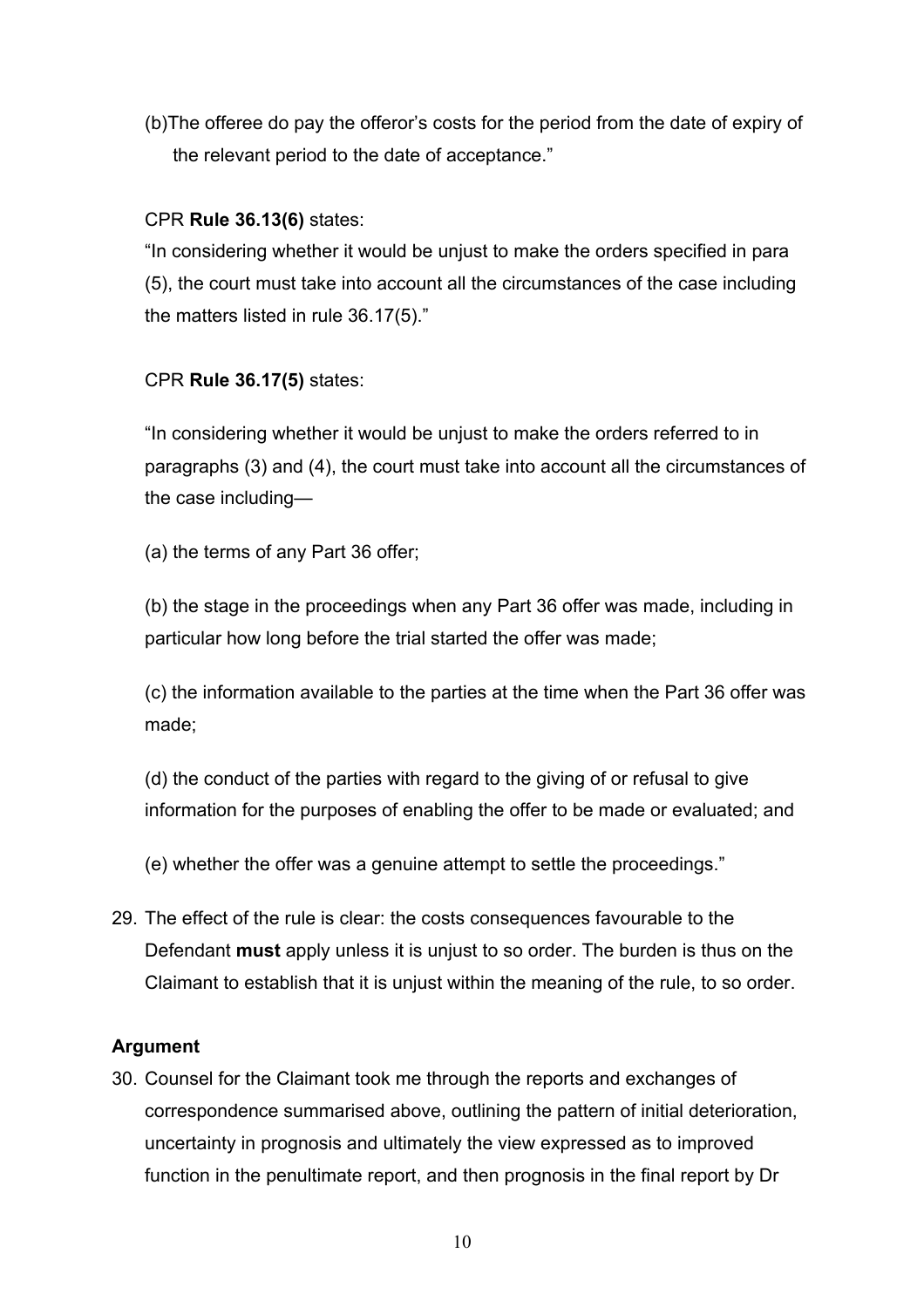Iankov at which point the offer was accepted. It was only at that stage that on the Claimant's case the offer could competently be assessed and accepted and that given the requirement for the court's approval of settlement the court itself would have likely felt unable to approve it absent the prognosis expert evidence only then to hand. The position per the Claimant's skeleton was that prognosis was completely unclear at the time the offer was made. It will be recalled from the summary at the start of this judgment that the case of *Hewitt* was cited in the letter written to the Defendant at the time.

31. I was informed of an email of 25 January 2019 in which the Defendant's solicitor said the following:

*"I appreciate that per paragraph 80 of the mother's Witness Statement, you are now looking for someone else to provide appropriate psychological treatment for the Claimant. It seems to me –but please correct me if I am wrong that Professor Maden5 cannot usefully see your client until this course of treatment has been concluded. At present, we do not know what the prognosis is and this is no one's fault. This is a complex case and the Claimant is still a teenager.... I agree with you that the updating report that you sent to me is a little old. I note that your client has not had any treatment since May 2018. I note and accept that getting treatment/assessment for your client is going to be very difficult. You have suggested that the fourth and final report from Dr Iankov is obtained once the Claimant has had his treatment. I agree and I think that is the same point that I make insofar as Professor Maden is concerned. Presumably, we can agree that both experts see your client at around the same or at least in the same month? I am very much in your hands in that respect. I think it is important that you have sufficient time to try and arrange appropriate treatment. This would be to the benefit of both your client and the Court."*

32. Unsurprisingly, the Claimant relies on the above as an indication that this was not simply the Claimant being uncertain of prognosis but that both parties recognised that it was only once treatment took place that prognosis could be assessed by either side (and I note the message refers to such also being for the

 $<sup>5</sup>$  ie the Defendant's own expert.</sup>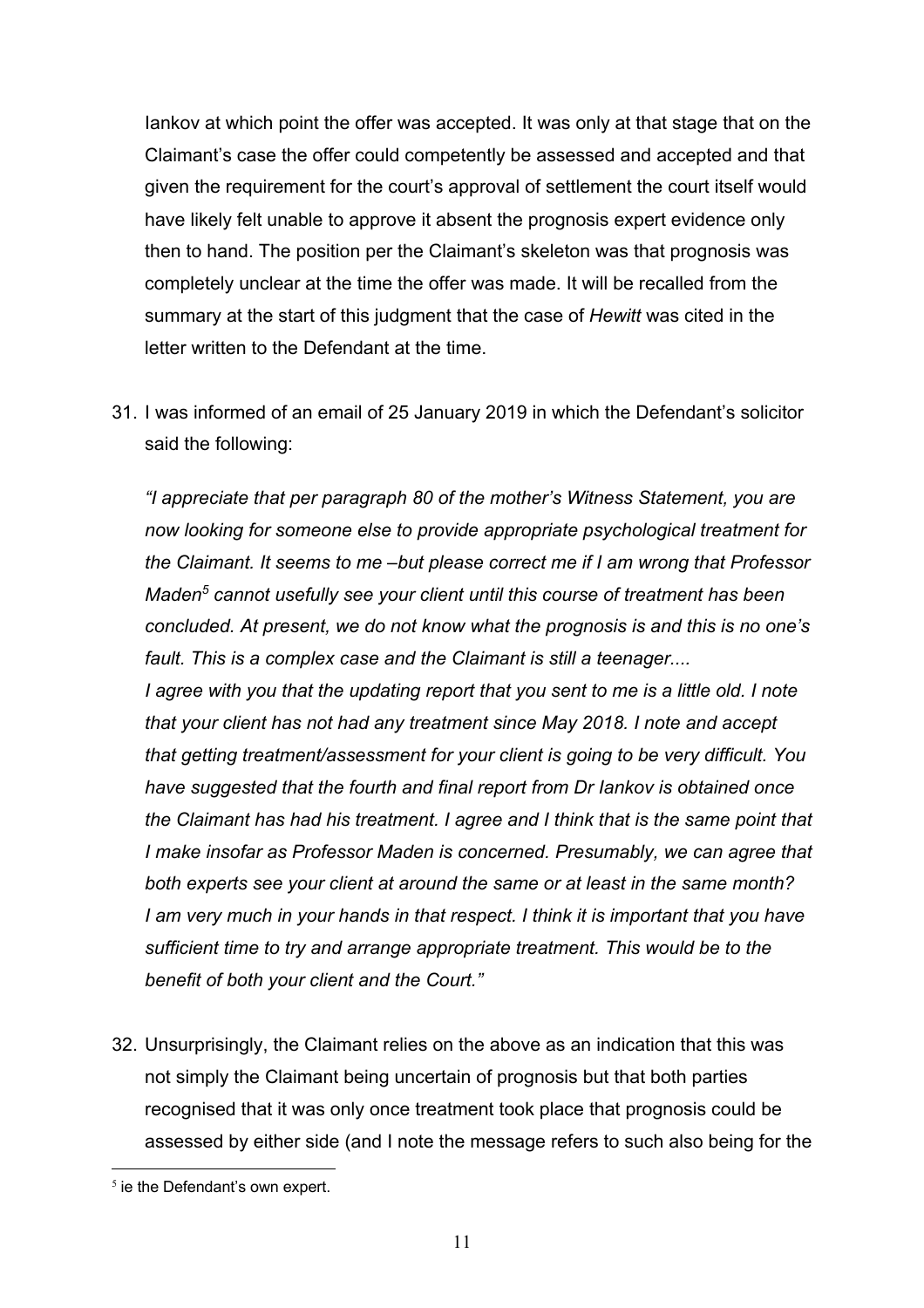benefit of the Court, in the last line quoted). (The letter by which the Claimant had 'neither accepted nor rejected' the offer it will be recalled suggested that the Court would not be in a position to approve any settlement absent advice as to prognosis such as eventually to hand in Dr Iankov's final report provided to me as part of the approval papers.)

- 33.There was no issue as to the way in which Part 36 operates by default in this case, subject to the question of whether it is unjust to so order.
- 34.*Hewitt* was a case concerning a 6 year old with head injuries, where the Defendant made a pre-action offer in a pre-QOCS case, where the experts were not able to opine as to prognosis until the child had matured. Six years after the accident an offer was made. Two years later the offer was accepted. At first instance the judge ordered that the Claimant should pay the Defendant's post offer costs. That was reversed on appeal, so that the Defendant would pay. In this case the Claimant argued the facts are similar, it was not possible for the parties properly to assess the value of the case without prognosis information. This was not a case where the parties had been able to make an assessment until far later in the case than the date of the offer. The Court of Appeal stressed the fact specific nature of the exercise. Thus, said the Claimant here, as in *Hewitt*, at the time of the offer, neither party had any evidence as to the likely prognosis for this Claimant. This was not a case where both parties had been able to make an assessment of quantum but where one party's assessment had turned out to be wrong by further evidence, for example as happened in the case of *Briggs* referred to by the Defendant.
- 35.Further it was said that (quoting the Claimant's skeleton) both parties were aware and recognised that it was not possible to assess quantum and to arrive at a sensible settlement figure without it. The Defendant had recognised this at an early stage in its email of January 2019 and the Claimant had set this out even earlier in its letter in response to the offer and that position had not been challenged.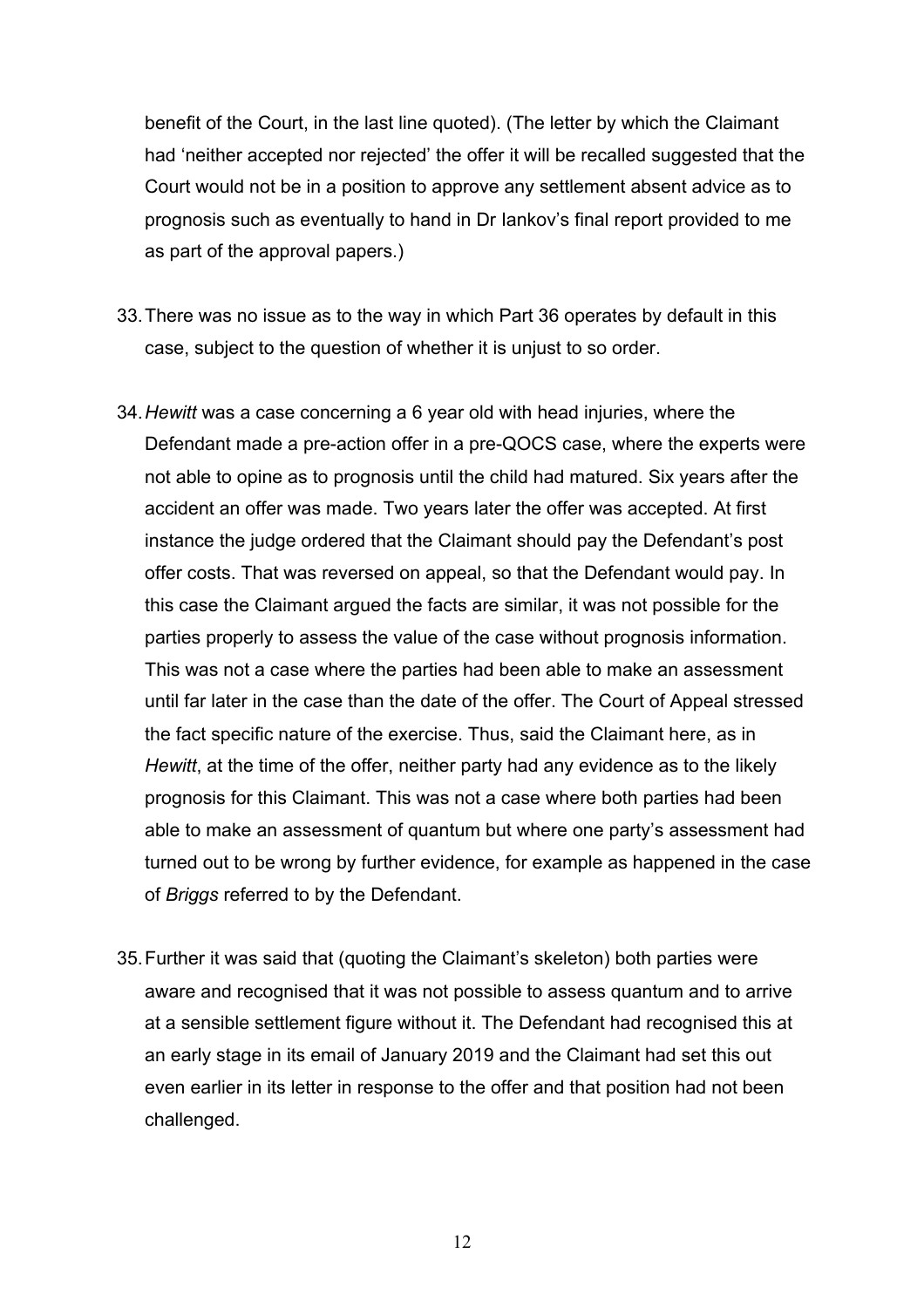- 36.Thirdly when receiving the offer, in declining to accept or reject the offer, the Claimant set out his reasons for taking this course and expressly invited the Defendant to extend time to accept the offer. No response was received at all to that request. In *Matthews* a case where an offer was rejected (rather than 'neither accepted nor rejected') in circumstances where prognosis was sufficiently uncertain that advice either way could not be given, Stanley Burnton J said in deciding that the usual consequences must continue to apply: *"37. The result might have been different if the claimant's solicitors had requested, and the defendant's solicitors had refused, a stay until the results of the biopsy were known. But that did not happen.*" Whilst in this instance there was no '*refusal'* by the Defendant of an extension of time for acceptance, the Defendant plainly did not agree to it.
- 37.Fourthly, and again effectively quoting from the Claimant's skeleton, in cases involving children or protected parties, the Court has to approve a settlement. In performing its role of protecting those not capable of giving consent to a settlement, a judge has a duty not to approve a settlement unless it is reasonable and appropriate. Absent prognosis advice it was said that this court could not approve such a settlement. I was referred again to *Hewitt* per Black LJ at 68: *"To demonstrate this, it is perhaps helpful to analyse the decision that would have faced the court if approval had been sought when the offer was originally made in 2009. The court would have been concerned to ensure that the claimant was obtaining proper damages for the injury he had sustained, not only for his pain and suffering but also taking account of the probable impact of the injury on his earning capacity and on his ability to look after himself independently.*"
- 38.I was also referred to observations by Pill LJ in the same case, at 85 to the effect that the existence of the protections for minors in relation to the need for court approval pointed to the Claimant's advisers being reasonably entitled to wait until there was (in that case) firm expert evidence as to diagnosis.

#### **Taking into account the effect of the deduction?**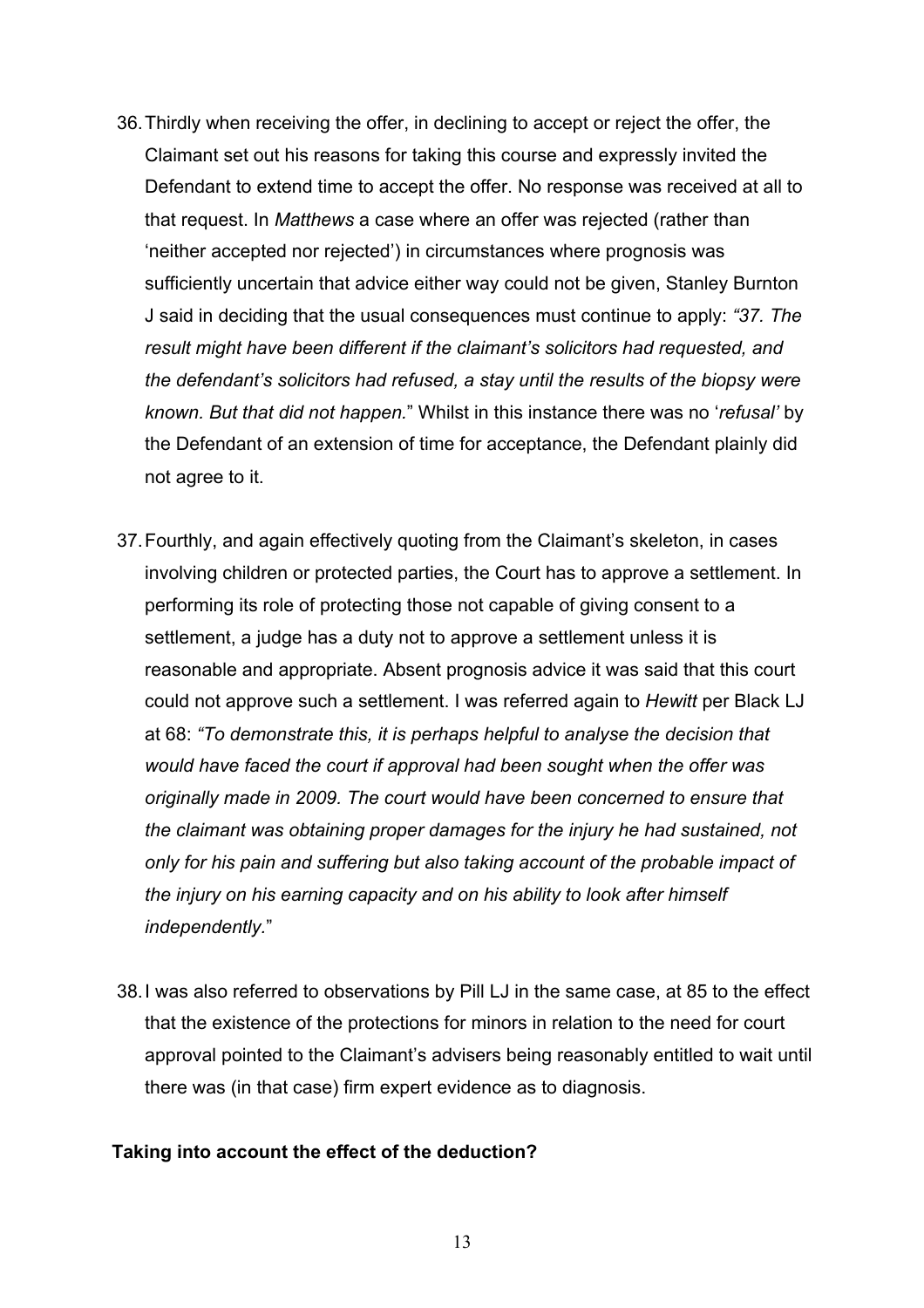39. It was argued that a further factor going to the issue of injustice was the impact (referred to as 'disastrous') which deducting the Defendant's post-offer costs (of the order of £45,000) would have on the damages recovered by this victim of abuse. Undoubtedly the level of costs if deducted, subject to assessment, would very significantly reduce the damages recovered and that was described as a 'completely unjust' outcome. However there was disagreement between the parties as to whether as a matter of principle it is open to me to take the impact on damages into account. The Defendant's position was that such would be impermissible in principle.

#### **QOCS disadvantaging those who need the court's approval?**

40. It was argued that under the QOCS regime a Defendant can only set off its costs, in the circumstances here, where there had been a judgment or order for damages. In this case, if the Claimant had not been a minor or lacking in capacity, he would not face the need for a decision of the court approving the payment of damages (and hence an order for the above purposes) when a person not requiring the approval of the court would not necessarily have an 'order' for damages and hence not be exposed to that risk. That it was said cannot have been the intention of the rule makers. Counsel for the Claimant proposed that if I was minded to avoid such an outcome I could approve the settlement by way of the preamble to the order, so as to avoid making an order for damages. I observed that such an approach would presumably only arise in principle if I had formed the view that it was unjust to require the Claimant to pay costs, hence it would not be necessary for me to use such a device but rather to hold that the deduction of costs would be unjust and hence reverse the presumption under the rules. It was generally agreed between counsel that perhaps this aspect of argument was not one which needed at this stage to be considered further but it was mooted that (in addition to 'injustice') the rule might be seen as operating discriminatorily. That was not considered further.

#### **Defendant's position.**

41. The Defendant's position was very different to that of the Claimant in terms of its thesis of the case. Mr Nicholas Bacon QC characterised it entirely differently from the Claimant, and indeed also in certain respects differed on the law.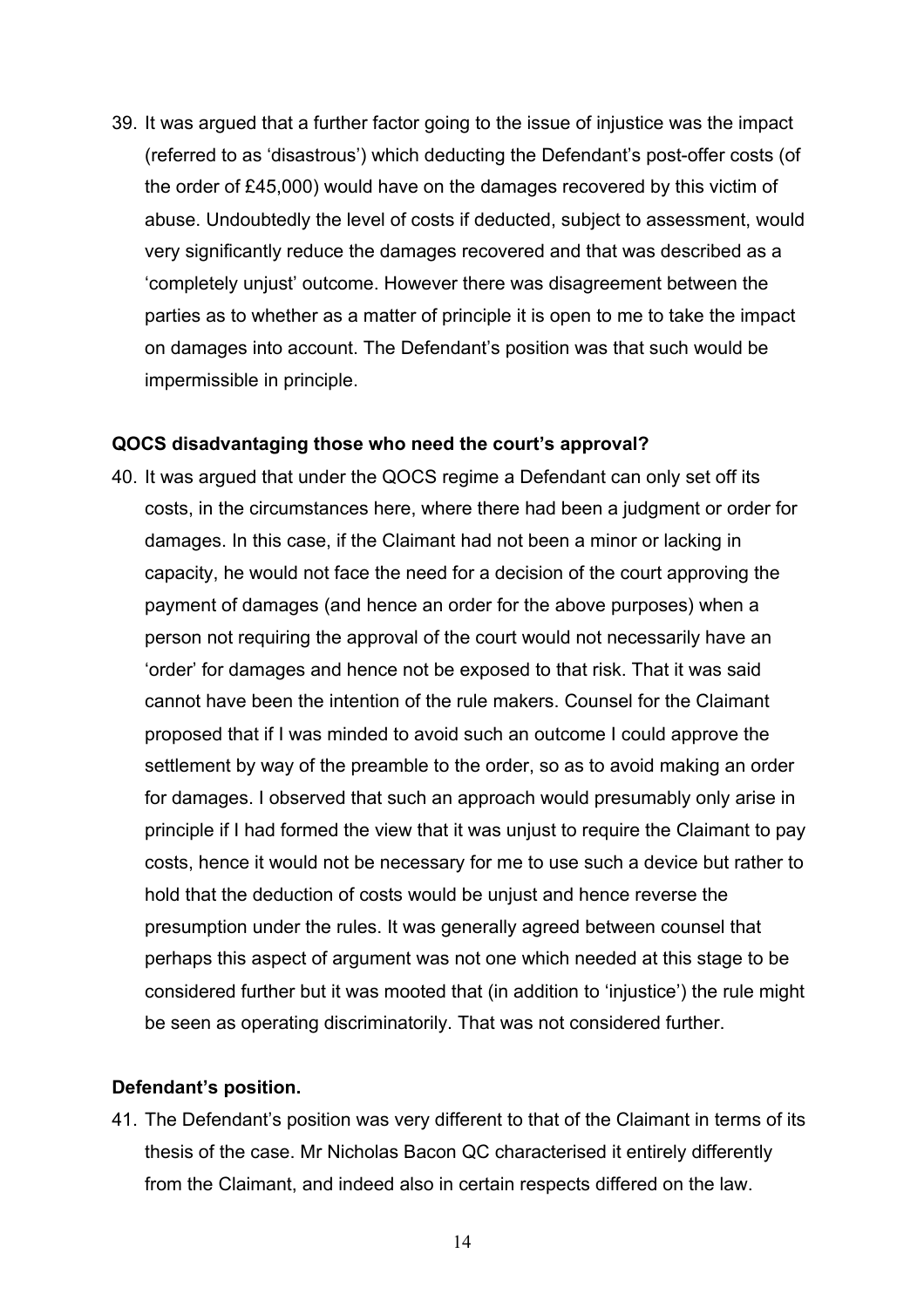- 42. The claim form contained a statement of value limited to £100,000, and the offer was said to be a high one, at £80,000 made at an early stage. The very highest awards for PTSD in the guidelines even in severe cases are £86,000-£94,000. The Hewitt case cited by the Claimants had been treated by the Court of Appeal as being 'a very clear case … very extreme case concerning brain damage to a small child'. There the question was whether attainment of adolescence would make a significant difference, but there was no proper basis to equate this case with the facts in *Hewitt*. The key point about *Hewitt*, per Black LJ, was that experts on both sides were agreed that until age 18, another 12 years, one had to 'wait and see'. Prof Maden's relatively late instruction was not, on the Defendant's part a sign of inability to opine but simply that at that stage the Defendant had been served with updated evidence and the offer had not been accepted.
- 43. There was a very clear diagnosis early on in the Claimant's expert evidence as to the nature of the injury, stating that his problems would probably get worse. It was placed in the 'moderate to severe' (nb, not severe) bracket. PTSD was diagnosed as was depressive episode of moderate severity. His long-term prognosis was said to depend on interventions and it was said that whether he would improve would depend on those. The long-term prospects of improvement were thus uncertain as were improvement prospects, not worsening. Yet the offer made by the Defendant was based (as is clear from the size of the offer) on a more or less worst case evaluation, in other words discounting the prospect of improvement. The settlement sum here was characterised by the Claimant in his skeleton as including general damages and past losses in the range £47,500- £52,000. When the offer was made in January 2018 and based on the then extant expert opinions, they should have been well able to evaluate the offer as being an offer at the high end assuming a lack of improvement. It would have been possible to advise the Court for settlement purposes that accordingly the offer should be accepted at the time.
- 44. Furthermore the Claimant's expert at the outset advised a re-evaluation of the Claimant's condition and prognosis in a year's time but that did not happen, per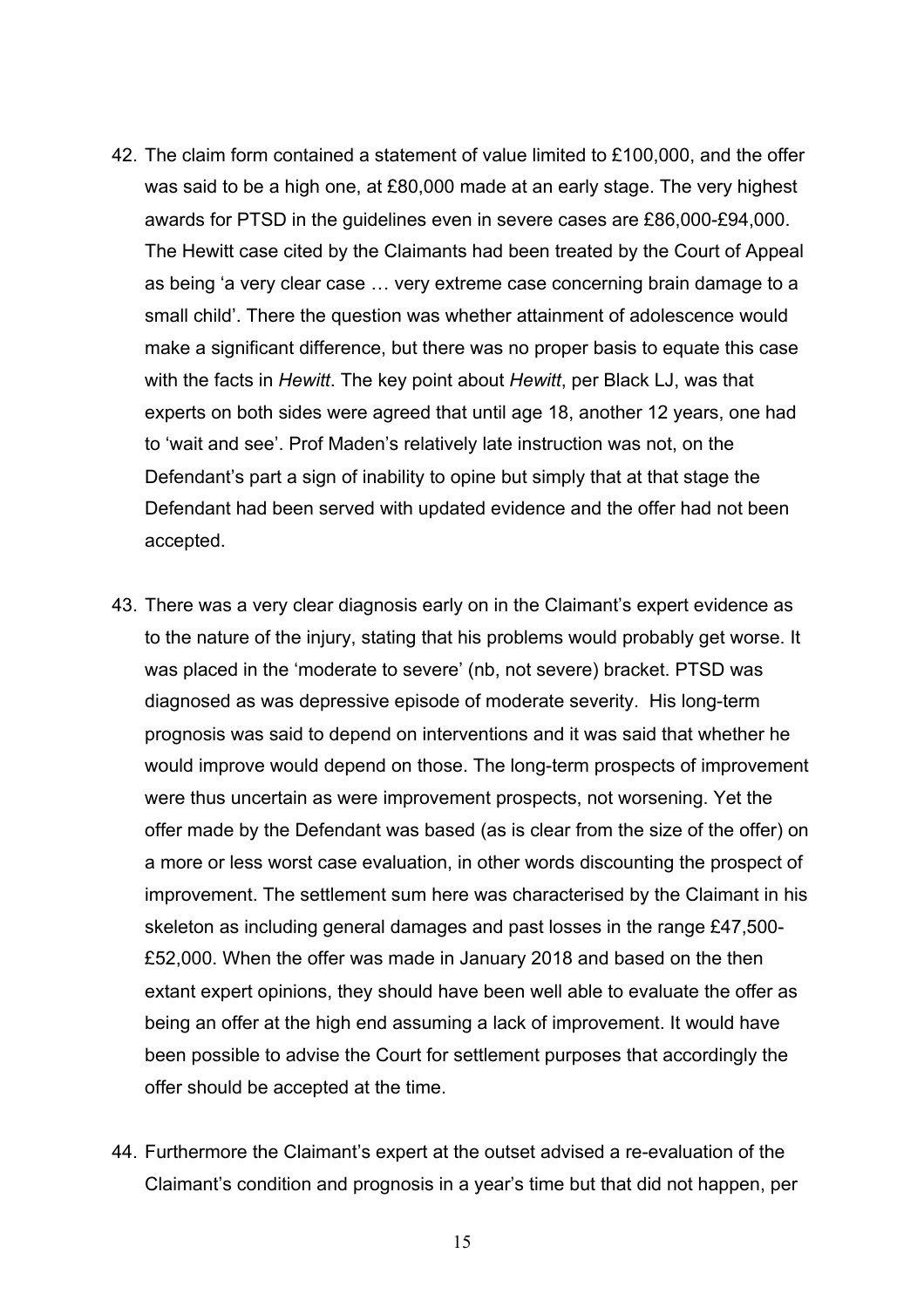para 18 of the Claimant's skeleton it was 'unfortunate' that the recommendation to re-evaluate at that rather earlier stage was not followed up. The Claimant did not take up the opportunity. It was not until later that the Claimant was persuaded, a year later, to see a psychologist. It would on any view be unjust to hold that delay against the Defendant.

- 45. The Claimant's addendum report of 30 January 2018 obtained during the period of validity of the offer indicated having now seen GP records that there was a deterioration of condition (ie, consistent with, it was said, the Defendant's approach to the offer, no improvement). In that report's opinion section there was reference to significant deterioration and he stood by his earlier report on causation. His instructions as summarised in the report included to opine on prognosis (para. 2.2). He opined that it depended on psychological progress and interventions. At 4.1 diagnosis showed no change. Prognosis was said (at 4.4) to be 'poor' because he had not accessed appropriate treatment. It had been possible, contrary to the Claimant's case, for their own expert to opine on prognosis.
- 46. The POC schedule did not consider any question of future lost employment and indeed the educational psychologist's report of 2017 gave a clear analysis of the position that (p224) MRA needed support as suggested by the psychiatrists, and could be considered as disabled. He concluded that the Claimant would have been '*capable of undertaking and obtaining low level vocational qualifications to enable him to work in the field of animal care for example as an animal technician. Thereafter the Claimant is unlikely to have been capable of finding at least part-time work in this field. … the Claimant is now unlikely to obtain the qualifications necessary … likely to spend all or at least a large part of his time unemployed'*. '*It would in all honesty have been difficult for him' to have found work in his preferred areas anyway and was highly unlikely that he would have gone into further education irrespective of the abuse, said the expert.*
- 47. There was accordingly a clear statement of opinion as to the issue of how to approach future losses. This was rather cut across by the view expressed by Dr Iankov of 30 January 2018 perhaps trespassing to some extent on the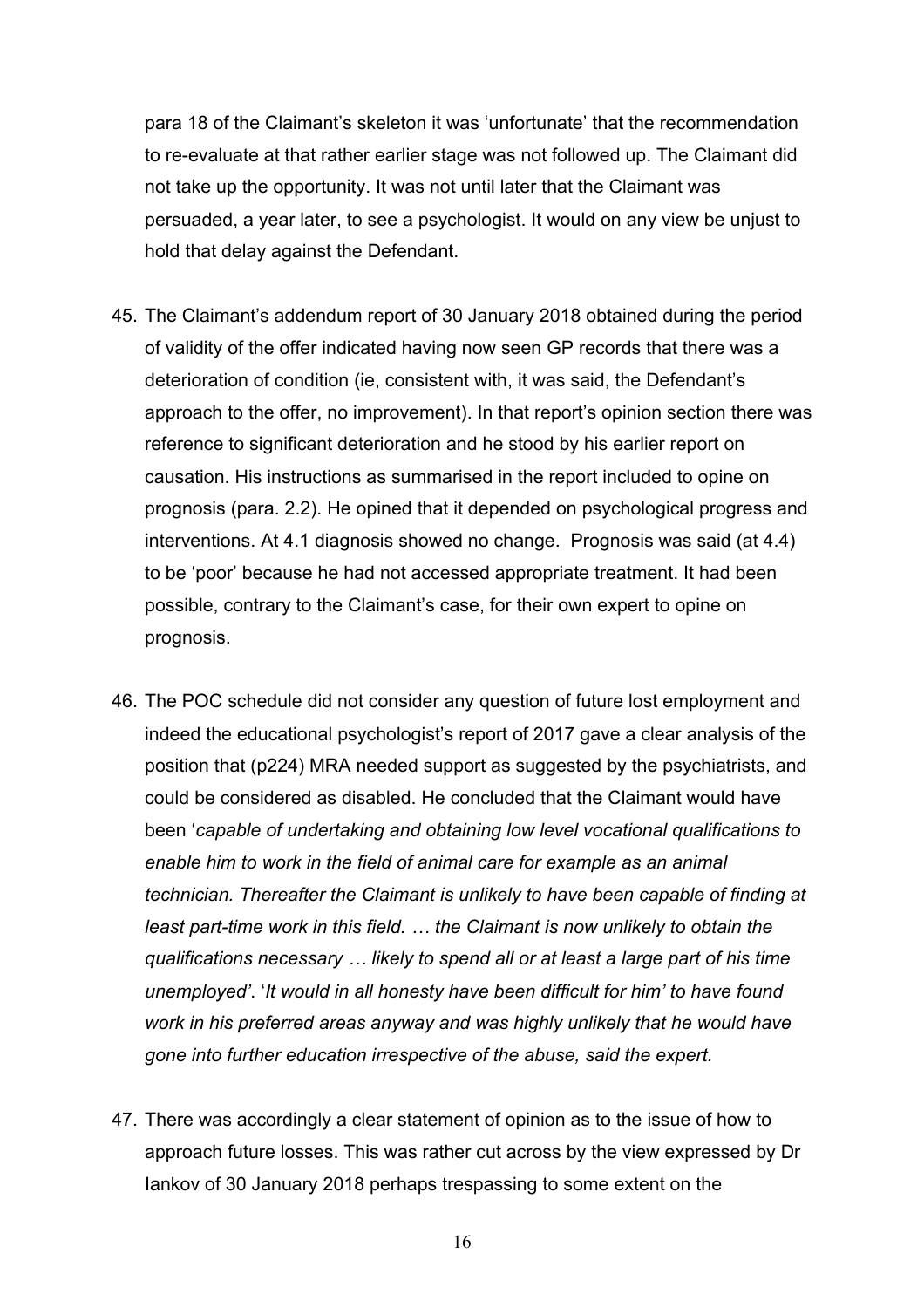Educational Psychologist's territory, which was that he was concerned that unless the Claimant received treatment he might end up not only unable to engage in education but to be disabled to the point where he could not find employment. Dr Iankov was perhaps therefore slightly less conclusive, in the 'pessimistic' direction than the educational psychologist, but, again, the Defendant's offer was plainly one predicated on a high end valuation, in other words assuming against itself that prognosis was and would remain poor.

- 48. I questioned whether perhaps the pessimistic view as to employment etc expressed on 30 January 2018 by Dr Iankov, if treatment was not obtained or not effective, might be understood as something implying that if things went poorly in treatment terms the claim might have become one of rather higher value than suggested by the £100,000 statement of value, leaving the door open for a larger claim. In other words, prognosis was poor but could get even poorer taking the case out of the £100,000 valuation. Responding however the Defendant pointed out that as at the start of the case based on the educational psychologist's report there was a prospect of disability in the marketplace. That was in play when the offer was made. This was a case where the situation would at best remain in the generally moderate range and not move clearly into 'severe'.
- 49. The report of Dr Iankov of 9 October 2019 took into account treatment then received. The opinion was that there had been no change. This was more than a year after the offer (around 20-21 months). Hence there was in any case an alternative line of argument that even if (contrary to the Defendant's main case) acceptance was not viable as at 30 January 2018, it could have been reconsidered in the light of the 9 October 2019 report and accepted.
- 50. Whichever date one looks at, the Court could have been advised that the Claimant was at risk on costs, thanks to the offer, and that the offer was at the high end. By the time the 'good news' of the report of 20 February 2020 was obtained that the Claimant was improved, that was the 'icing on the cake' which simply underscored that the Defendant's offer had been generous at the start and had remained so. It changed nothing.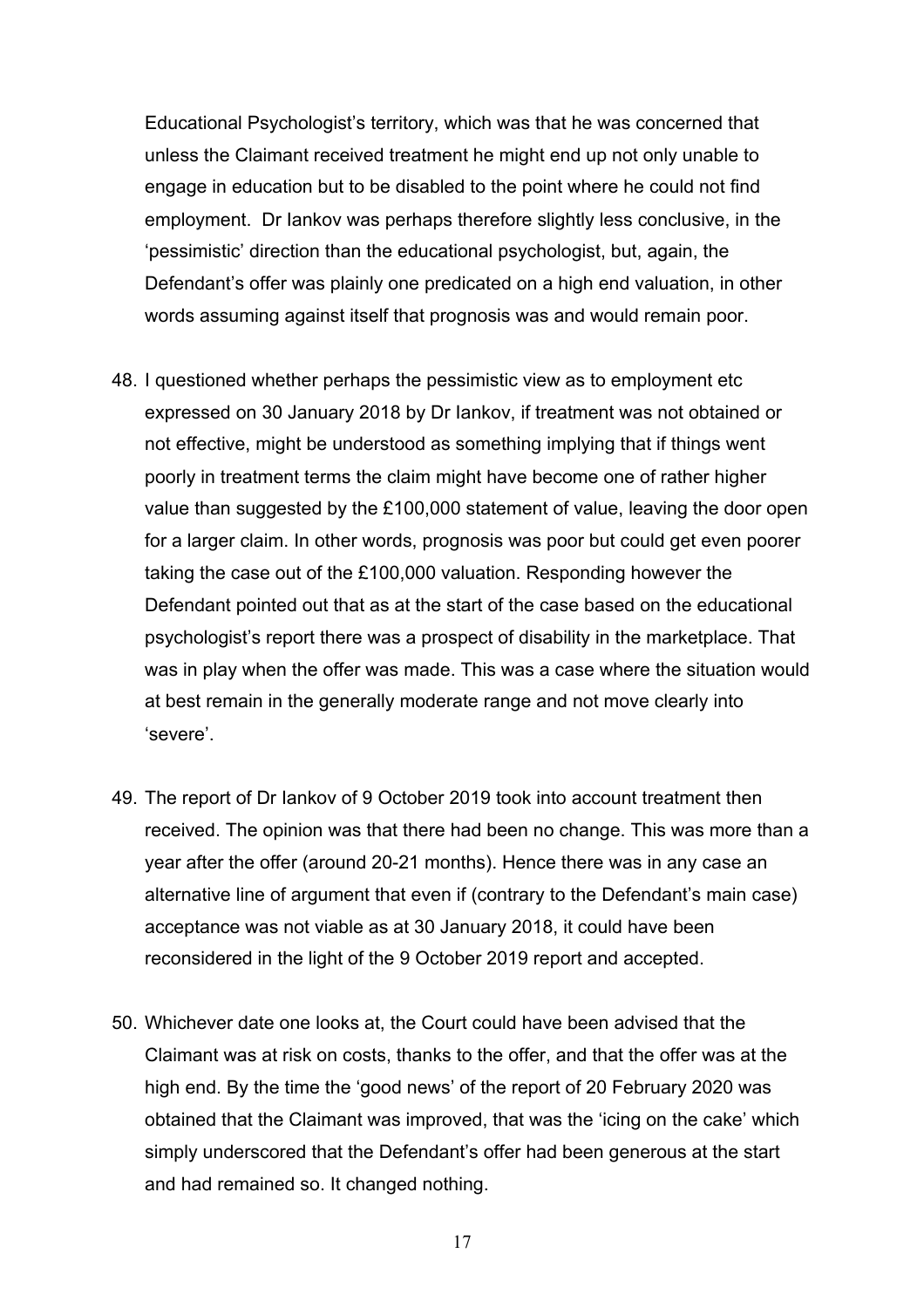- 51. Where a defendant makes an offer and there are requirements to exchange evidence and so on, and simply because medics often express some uncertainty as to prognosis, as is often true, that does not amount to a reason to hold off on acceptance or for the court to disentitle the Defendant to its costs.
- 52. As to the law, the case of *Matthews* was a case where a claimant in late 60's had minor head injury but developed a dissociative disorder, disabling and episodic, making him lack capacity. 20 days after a payment into court an expert opined that prognosis may be good but there were concerns about a lymph node which might signal disease transformation and a need for chemotherapy. In other words a sudden and large uncertainty depending on tests and biopsy results, crucially. The offer was rejected because assuming a full life expectancy it was too low. In the event, the biopsy had a poor (negative) outcome which meant that the Claimant had a short life expectancy, and the offer seen in that light was generous. The test remained whether it was unjust to apply the costs consequences, and not a test of 'reasonableness' of acceptance or rejection. One should not conflate the two.
- 53. The court on appeal held that the judge below had applied the wrong test legally, but went on to observe that the fact that the Claimant was a patient made no difference in principle to how the matter should be approached, a Defendant is entitled to the same cost protection in a case concerning a patient.
- 54. The question was whether there were grounds to depart from the usual order on grounds of injustice. The approach was not to ask whether it had been reasonable to reject the offer, and one could not evaluate injustice simply on the Claimant's advisers' views that they could not evaluate it. The judge below could not decide injustice by reference only to the Claimant's position but the Defendant's assessment of the value was relevant. The Defendant might make a conservative or a generous payment, said the Court of Appeal. Such things were always factors in cases just as was the uncertainty of the judge's own evaluation at trial, counsel argued before me. The range of possible prognosis in this case was simply a contingency of litigation in the usual way against which Part 36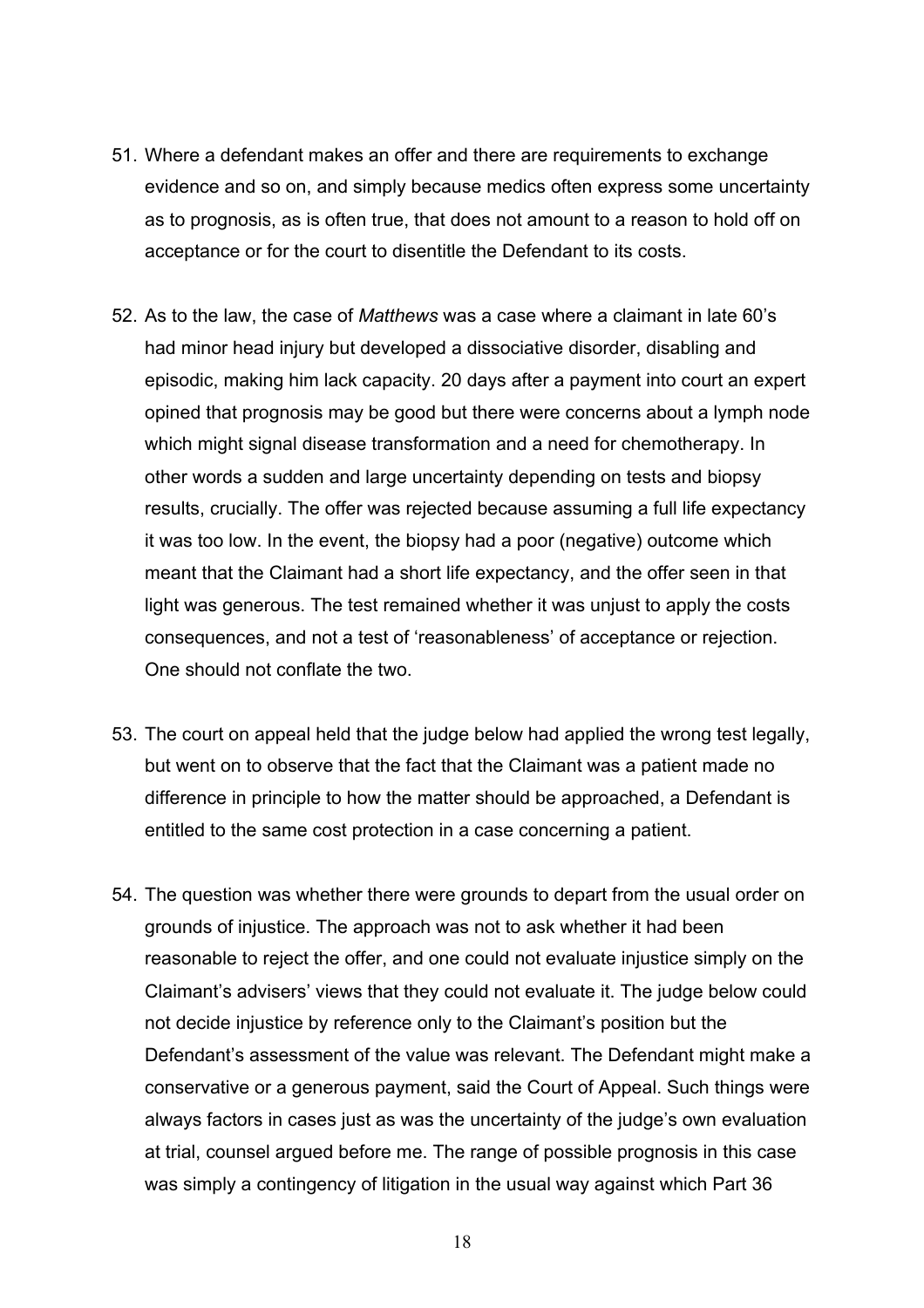offers serve to protect parties. If one could not find in favour of a Defendant unless one was certain about prognosis one would be in a 'wholly unrealistic world' as counsel put it before me.

55. The Court of Appeal in *Matthews* found that there was no reason to disapply the usual rules. Indeed it went on to suggest that the uncertainty of value itself at the time of the offer might be a matter supporting applying the costs rules. At para 36 the Court (per Stanley Burnton J with whom the rest of the court agreed) stated:

*"I would however go further. Once they had received Professor Dyer's letter of 28 August 2005, it was apparent to the Claimant's advisors that his life expectancy depended on the results of the biopsy that had recently been taken. His life expectancy was most material to the valuation of his claim. On receipt of that letter, the Claimant's advisors could, and I think should, have asked for an extension of time to consider the Part 36 payment until the results of the biopsy were known; and the parties should have agreed a stay of proceedings until that time. Mr Main rightly said that until the results of the biopsy were known, he could not advise acceptance of the payment. But, as Chadwick LJ pointed out in the course of argument, it was equally the case that he could not advise that it be rejected. But rejected it was. Indeed, the Claimant's schedule of damages dated as late as 2 February 2006 was expressly based on a normal life expectancy and stated that the Claimant's lymphoma was indolent. Sadly, that was not the case, as the joint advice of the parties' oncologists confirmed. The rejection of the Part 36 payment when the Claimant's prognosis was uncertain in my judgment is a further reason why the usual order is the correct order for costs."*

- 56. In this case I observe that the offer was not 'rejected', but was allowed to expire in terms of the 21 day period for acceptance, without a stay being agreed.
- 57. Distinguishing *Hewitt*, counsel for the Defendant pointed out that it was a very different type of case, where there was agreement among experts on both sides that it was not possible even to diagnose conditions at all until the child turned 18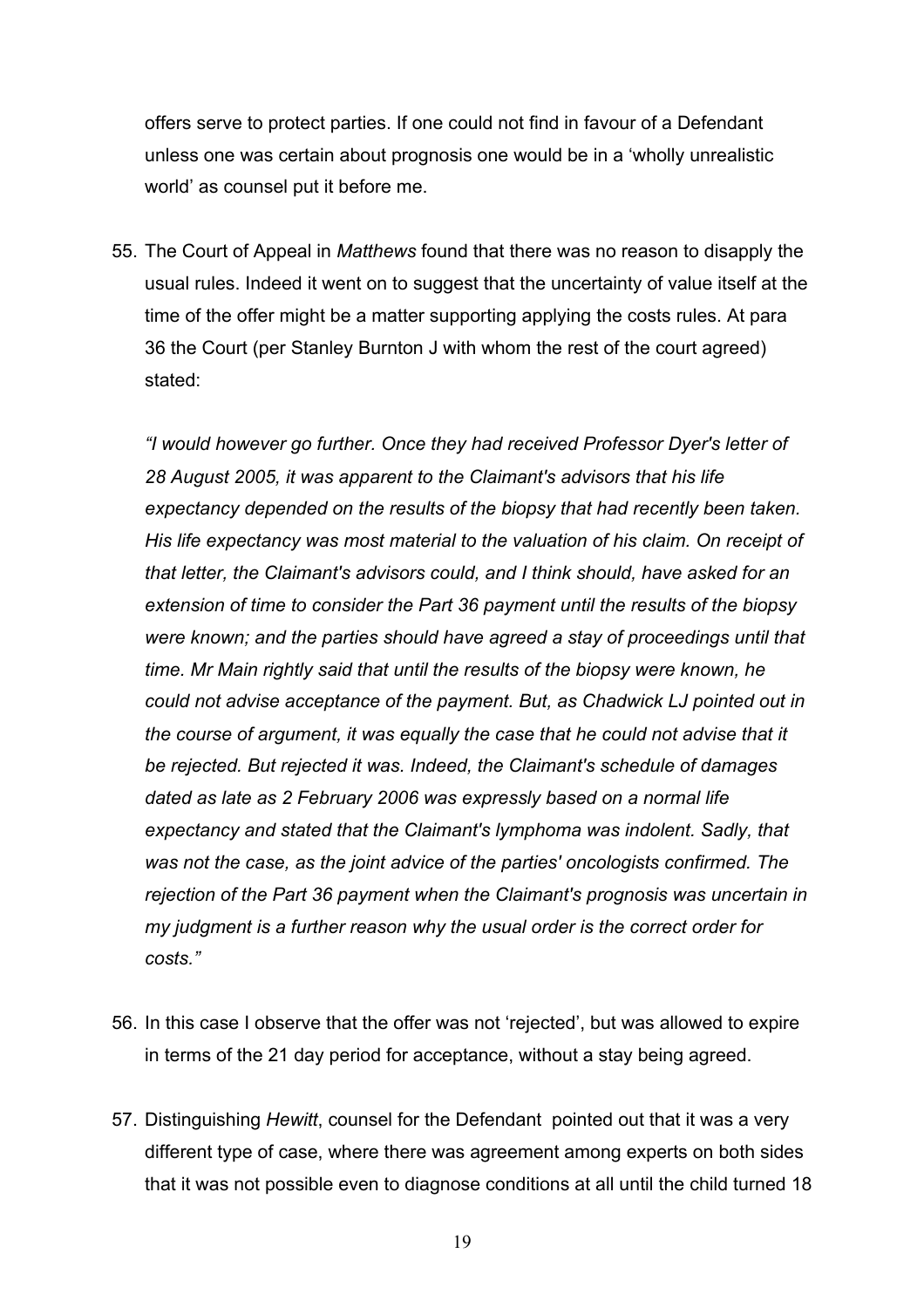years old, which is a common issue in head injury claims for children. That was not this case: this case evolved towards improvement of condition and prognosis, but the case was clear in terms of diagnosis and the offer had been made on that diagnosis and on a *pessimistic* prognosis at the high end of the pleaded claim.

58. *Briggs* was referred to and relied on as a more recent and better exemplar than the *Hewitt* case. There, a Claimant with a foot injury issued a claim in 2010 with medical evidence showing a poor prognosis. The Defendant made a Part 36 offer in 2012. The offer was (as in this case) neither accepted nor rejected. Proceedings were stayed in 2013 whilst he had surgery. The stay was lifted in 2014 with an improved but still unfavourable prognosis. Subsequent expert evidence from both sides was much more optimistic. The offer was accepted before trial, in 2015. At first instance the judge disapplied the usual operation of Part 36 and ordered the Defendant to pay the Claimant's costs up to 2014. The basis given was that the prognosis was uncertain until then and that it would be unjust to allow the usual rule to apply. That decision was reversed on appeal, and the decision was that the uncertain prognosis did not make it unjust to reverse the usual application of the rule. It was held not to be enough to show that it was difficult to form a view as to likely outcome of the claim. *Hewitt* should be distinguished as being a different type of case, on the footing that *Briggs* concerned difficulty of evaluating likely outcome, not inability to diagnose, said the Defendant. The court (per Gross LJ) observed that:

*"it is very important not to undermine the salutary purpose of Part 36 offers" and that a* '*heavy burden*' fell on the appellant to prove injustice.

#### **Taking into account the effect of the deduction?**

59. Counsel for the Defendant wholly opposed as a matter of principle the notion that it could go to the justice of the case to take into account the impact of the deduction of costs required by the rules. Not only was that not a factor in the list of matters to consider, but also the Court when making an order for costs does not consider the impact of making a costs order. The protection for a protected party having to pay too high a level of costs was the process of detailed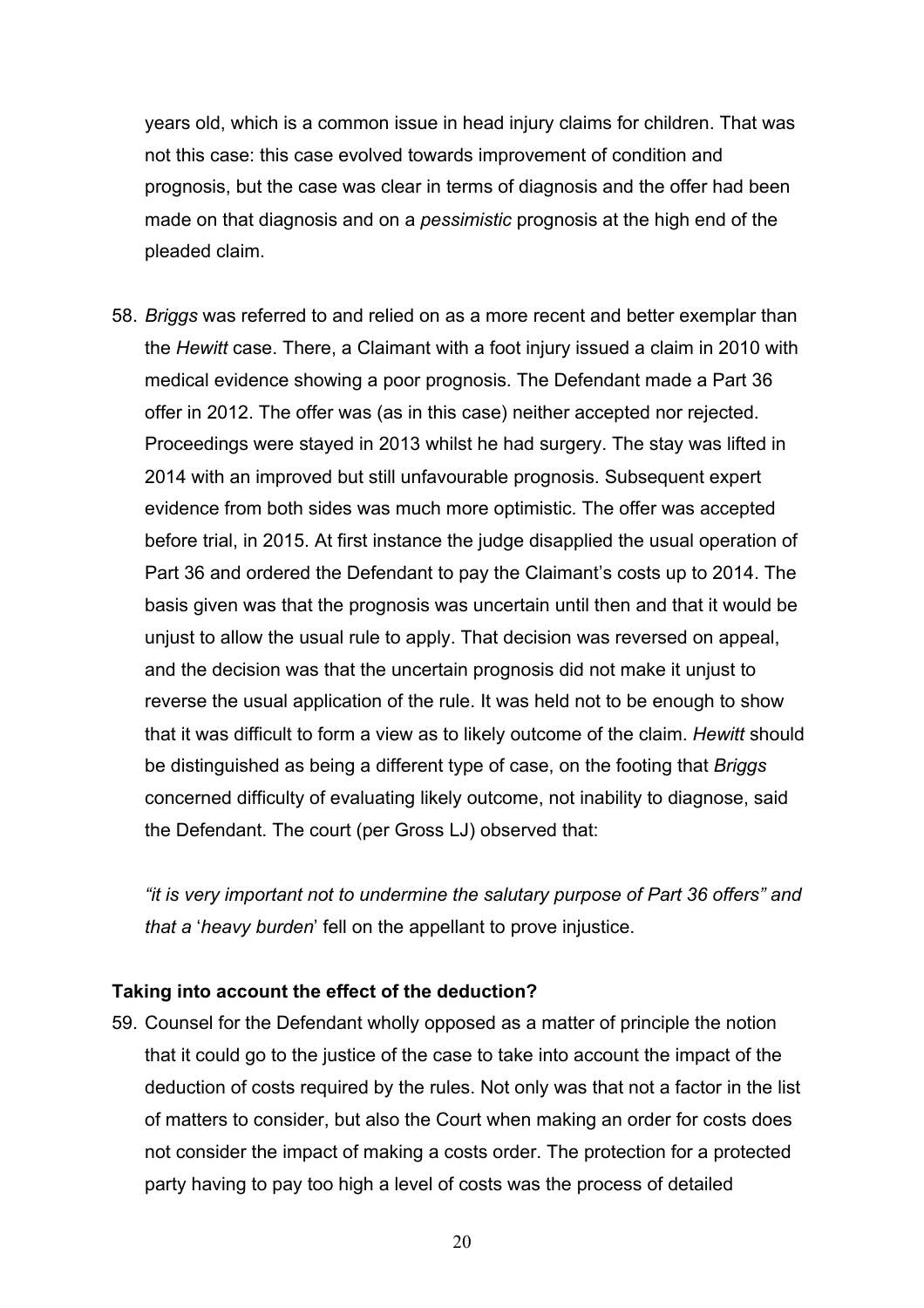assessment required by the rules. It was acknowledged that the impact might affect a judge's 'heart' in a case such as this but should not affect her 'head.' Indeed it would be manifestly unjust to the Defendant to disapply the rules and would undermine the point of Part 36 in such cases, and this case should not become authority for the notion that uncertainty over prognosis makes a case sufficiently exceptional to disapply the rules.

#### **Reply**

- 60. In reply, the Claimant's counsel reminded me that a statement of value on a Claim form does not limit the eventual sum recovered. The claim had been pleaded not exceeding £100,000 'on current evidence'. One looks at the evidence one has and then if necessary one can increase the value of the claim. For example the Claimant had declined relative to the position at the start of the claim. If that had continued this would have been higher in value. I was taken to a reference to him having suicidal thoughts as an indication of that worsening such that if that had continued the claim may have been more valuable. (I note also that in the report of 30 January 2018, in which the further suicidal thoughts are referred to, at 3.7, there is also reference to hearing voices and to him taking an overdose) $6$ . Besides general damages there was a claim for aggravated damages and there may still have been a loss of earnings claim. The provisional schedule of loss referred to prognosis and treatment but also quoted Mr Griffiths report that the Claimant would have been in a better position but for the abuse and would have been able to undertake low level qualifications to obtain work but that his employment opportunities were now severely limited – this was a pointer to the possibility that the ultimate claim at trial may have recovered lost earnings. The offer of £80,000 was not a therefore necessarily a generous one.
- 61. As to *Hewitt*, this case was said to be on all fours and this was stronger. *Briggs* was a different type of case, where one party made a different assessment of the case from the other and where an expert changed view.

<sup>6</sup> But in rebuttal counsel for the Defendant pointed out that suicidal thoughts had been a feature previously. I refer to Dr Iankov's report of 5 September 2017 at 3.10 for example referring to two instances of suicidal thoughts. I refer by way of my own observation to a reference to hearing voices after the initial disclosure (para.  $3.50$ ) and also a reference in the report of  $29<sup>th</sup>$  September 2017 at 3.14 to medical notes referring to a diagnosis of 'personal history of self harm' with the comment by the expert in that report that that was in line with his findings that the Claimant developed depressive symptoms as a consequence of the abuse.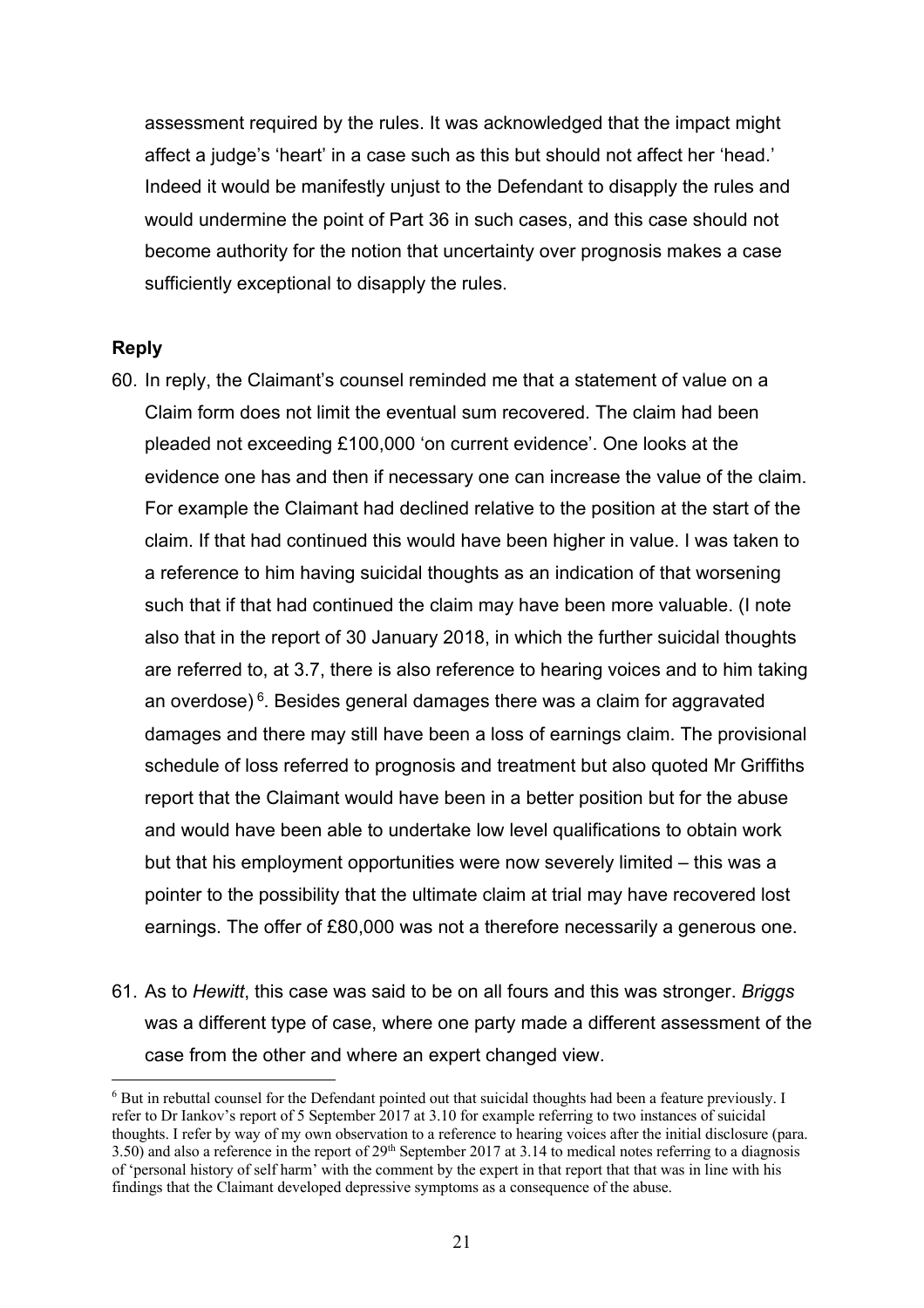- 62. I was taken to *Downing*, at 61, where it was said at first instance that it was elementary that if a judge was asked to depart from the usual operation of the rule, the case must have something about the particular circumstances of the case which takes it out of the norm. This case had a number of such circumstances: (1) the parties were unable to assess quantum here, they could not reach a prognosis when the offer was made; (2) both parties were aware and acknowledged that; (3) a court could not have approved a settlement absent prognosis evidence; (4) it was said to be relevant to take into account that costs would come out of and impact damages; (5) there was an additional injustice in relation to QOCS operating in relation to protected persons briefly touched on (but not fully argued); (6) a further injustice was in this instance an extension was immediately requested, something not sought in the other cases cited. In *Matthews* it was mentioned that the outcome may have been different if a stay had been requested and refused.
- 63. It was thus unjust for the Claimant to lose the bulk of his damages in such circumstances. It was certainly on the Claimant's argument relevant to take into account the potentially significant impact of the costs on the damages as an aspect of injustice.
- 64. I was briefly reminded again of the sequence of medical reports. The pattern therefore had been deterioration and then in the end improvement. It was said that only in the final and fifth report of Dr Iankov that prognosis was clear enough. There had been correspondence between the parties which acknowledged uncertain prognosis (albeit I note also that there was no suggestion in the same correspondence that the Defendant was not relying on the offer as potential protection, indeed rather the opposite was implied in correspondence).

#### **Decision**

65. I am not here going to decide the effectively 'parked' argument which was mooted at the outset of both days of hearing to the effect that there were differences in treatment of protected parties versus non-protected parties which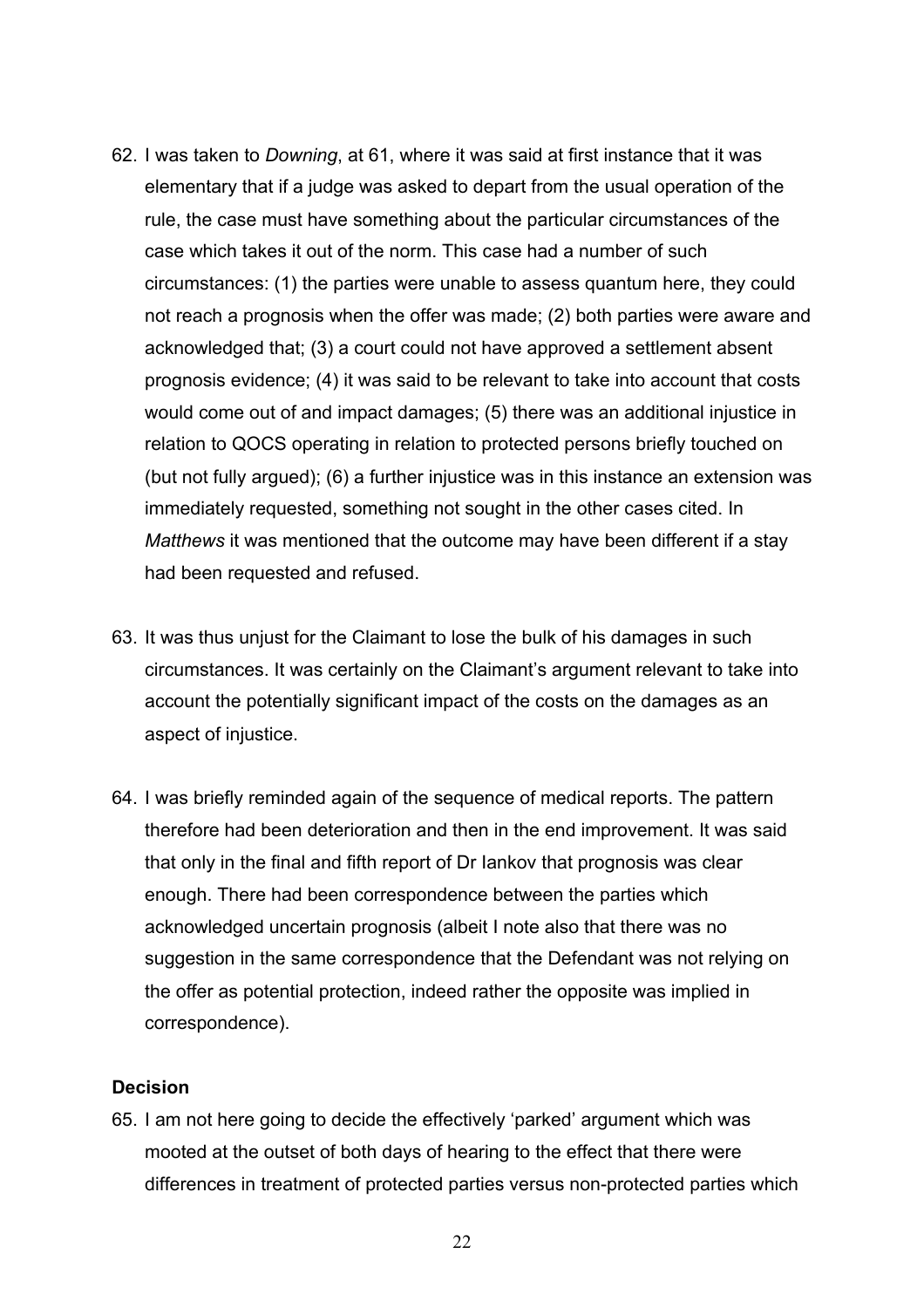rendered them more exposed to the situation here under QOCS. This was not fully argued before me even though it was listed in the Claimant's counsel's final comments summing up types of possible injustice in the case, but in circumstances where the issues had not been fully ventilated. If it is thought that that line of argument might change the position here, then that can be heard in due course. I will also not determine the question whether (if the rule here would work an injustice) it would be possible or proper for me to then explore a means of approving an order drafted so as to avoid that alleged difference in treatment, if there is one, which was not argued but which I am aware would certainly be opposed by the Defendant as tantamount to being improper as a device to avoid the rule.

### **Part 36**

- 66. I have recited the applicable rules above and direct myself accordingly. It is for the Claimant to show that for the normal consequences to follow would be unjust.
- 67. Part 36 exists to ensure that a party can ordinarily obtain some degree of costs protection by making a well-judged (and ideally early) offer to settle. It is nowadays all the more important than perhaps it has been before (which is not to say that it has not always been important) because (1) with the case loads before the court, Part 36 remains a key post-issue way to encourage settlement albeit that ever greater emphasis is being and will continue to be placed on preaction dispute resolution, neutral evaluation and technological solutions to avoid litigation and (2) in personal injury cases the invention of QOCS (Qualified One-Way Costs Shifting) means that Part 36 provides a significant tool for Defendants and insurers who would otherwise face, save in cases of dishonest claims, an inevitable costs burden in paying their own costs come what may.
- 68. The second of the two points especially is in play here. In my role as a case management judge when not sitting at trial, I have seen since the advent of QOCS signs that insured Defendant do take into account that it may be better for a defendant to settle a case even at the risk of slightly over-paying or indeed paying when there might be a prospect of defeating the claim, than to incur the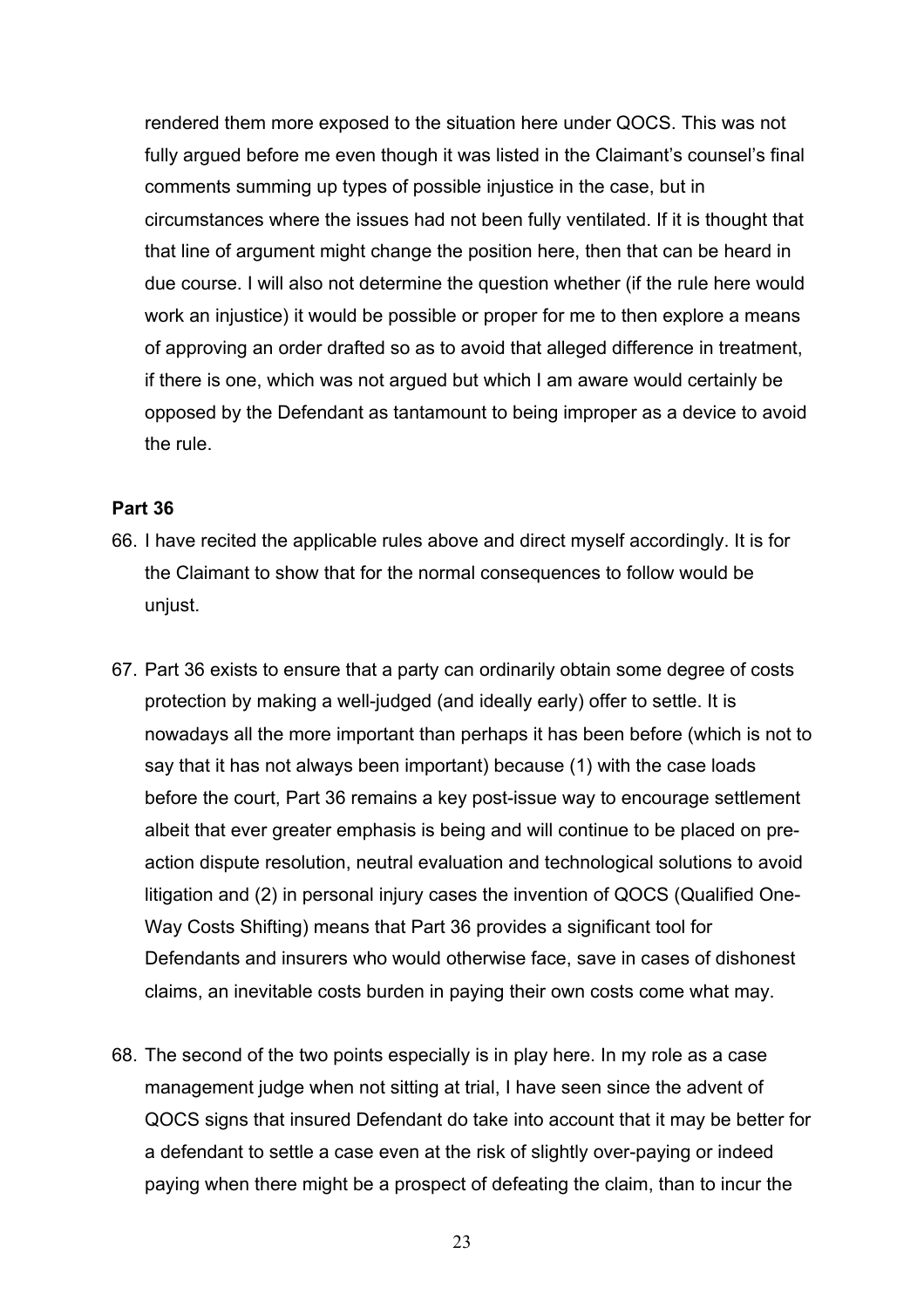full costs of a trial against the backdrop that the defendant would be paying its own costs come what may due to QOCS. I do not know of course what lay behind the offer in this case but evidently Part 36 coupled with QOCS would logically point in a direction encouraging a defendant to err on the generous side given the QOCS costs burdens of fighting to trial.

- 69. The Court of Appeal in *Briggs* rightly said that Part 36 has a salutary effect and to depart from it requires the party so seeking to discharge a heavy burden, namely to show injustice if the rules are not disapplied. A party may well act reasonably in not accepting a Part 36 offer, but it does not follow that the ultimate result if that is not the best judgment, is that one has shown 'injustice' by refusing to disapply the usual rule. See *Matthews*: one does not approach this case by asking whether the Claimant acted reasonably.
- 70. It seems to me that the evidence in the form of the medical reports which have been cited in some detail above makes out that as at 30 January 2018 this case concerned a young man with PTSD and depression, who had had suicidal thoughts and had self-harmed, that that was as a result of the abuse he had suffered in the quite awful circumstances of a teacher abusing a child with learning difficulties, that (per Dr Iankov first addendum) prognosis was 'poor', and that (per the educational psychology report) he was '*unlikely to have been capable of finding at least part-time work in this field. … the Claimant is now unlikely to obtain the qualifications necessary … likely to spend all or at least a large part of his time unemployed*'. '*It would in all honesty have been difficult for him*' to have found work in his preferred areas anyway and was highly unlikely that he would have gone into further education irrespective of the abuse, continued the educational psychologist expert. Dr Iankov was not quite as pessimistic and still saw some prospect of qualification or work.
- 71. Medically his condition as at 30 January 2018 had 'deteriorated', prognosis was poor, and he needed proper treatment if he was to get any better. That was the position during the validity of the offer. The Claimant sought an extension. However there was no meeting of minds and no extension of any sort was expressly entered into, something of which both sides were aware.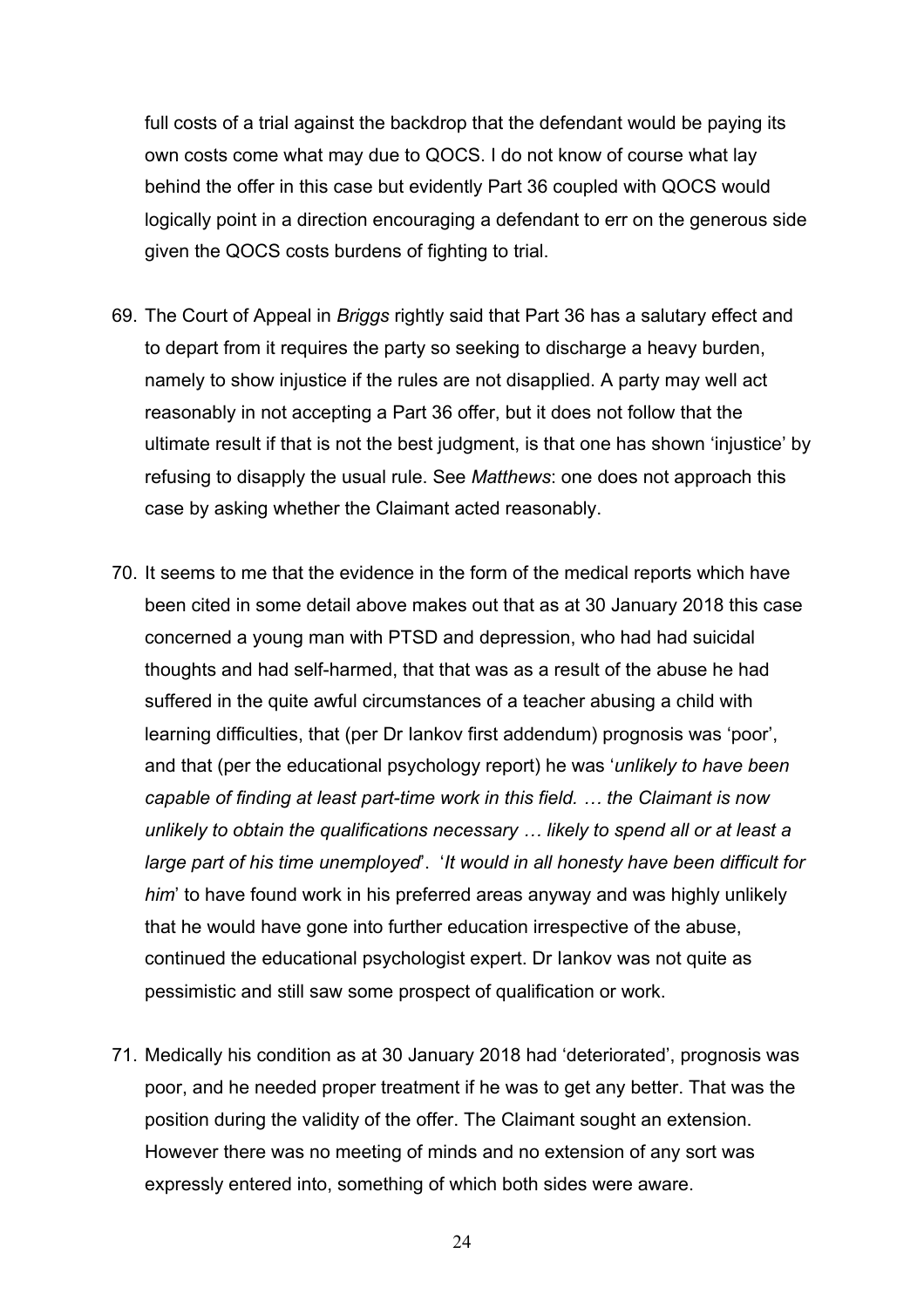- 72. As it turned out, thankfully, he did improve as far as possible, as is shown by the later medical reports. It is obvious that there was uncertainty in this case as to prognosis, but in my judgment the bleak picture which appertained as at the 30<sup>th</sup> January, and which did not in any way result in a change to the statement of value on the claim (unsurprisingly since the facts such as suicidal thoughts had pre-dated the claim and there was no change in diagnosis), was the starting point from which the Claimant might possibly (and in the event did) improve. Implicit in that is the prospect potentially of some deterioration instead, but there were clear limits to the effect that might have on this claim given the already pessimistic prognosis known at 30 January and the pessimistic employment and educational prognosis known at the time the claim was issued. This was therefore for the most part a case where the uncertainty was focussed, when one looks at the detail, on whether and to what extent the Claimant might improve, with some possible scope for deterioration.
- 73. What then of the offer? The statement of value on the Claim was £100,000 and that was not revised up after the report of 30 January 2018, as noted. A statement of value does not bind the court as to the eventual award, and of course if a claim changes then that may be amended, but it is an indication of the value as an upper limit reasonably placed on the claim when issued, on the basis of the facts known at time of issue. The Defendant offered £80,000 early on. That is I think fairly described as a 'high end' offer given the placement of the Claimant in the moderate-severe range and not squarely in the severe range for his conditions, and in the light of the position as to modest employment and education prospects which he would have had but for the harm done.
- 74. As regards *Hewitt*, in my judgment it is as the Defendant argued a rather different type of case, where a key element – diagnosis – could not be reached until majority and all experts agreed that. In this instance we have clear and unchanging diagnosis at the start and a degree of uncertainty (mostly in the 'may improve') direction. That in my judgment is a risk of litigation such as one sees in many cases whether of personal injury or in other contexts where precise merits remain uncertain, possibly all the way to trial.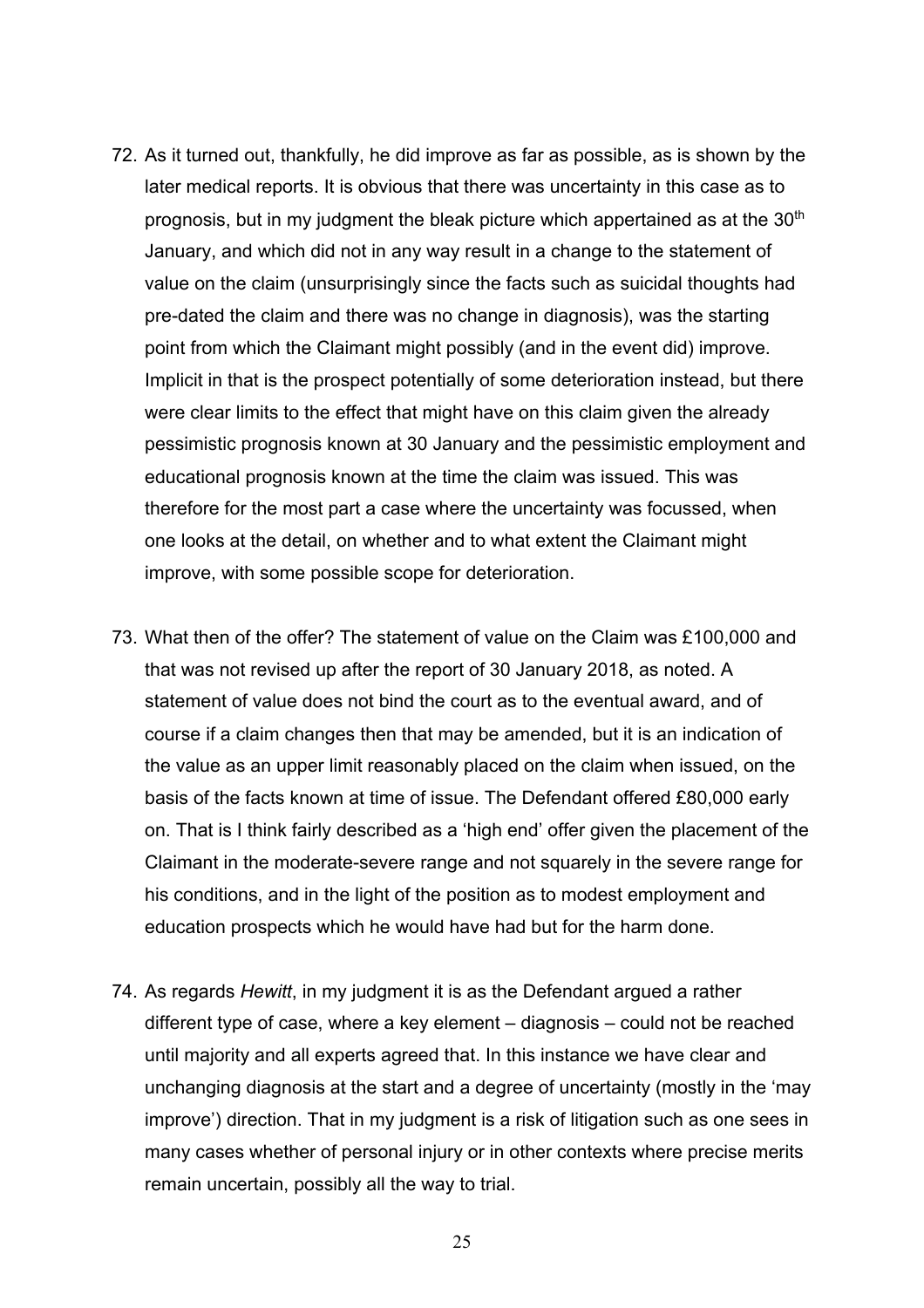- 75. If one were to decide that uncertainty of prognosis of the sort here was sufficient to make the (important, salutary) application of rules quite deliberately created to shift risk an 'injustice', one would undermine a key aspect of balance in the QOCS regime. Insurers would face costs even though they wisely make high and well judged early offers. Settlements would be delayed so as to enable claimants to reach a high degree of clarity as to value and the table would in my judgment become tilted by removal of one supporting leg from under the table, in the form of the protective Part 36 costs regime. This case is closer to *Briggs*, which was a case of uncertainty in prognosis such as is common in personal injury.
- 76. That the Claimant lacks capacity is not a basis for departing from the usual rule (cf *Matthews*). If it were, the rules committee would have provided that this regime is not applied to, or applies differently, to people lacking capacity. (One might, in place of the standard 'injustice' case, have seen for example a test based on whether on the known facts it was reasonable for a litigation friend in the best interests of the Claimant to delay acceptance: but that is not the test, it is not the approach the rules take).
- 77. It was said for the Claimant that per *Downing*, this case had a number of circumstances taking it out of the norm and going to the issue of injustice. I listed them in the summary of submissions in reply. However it seems to me that an assessment of the reasonable range and certainly 'best case' quantum was possible based on what was known, it is not material that the uncertainty in prognosis (largely as to degree of improvement) was known and acknowledged by both sides – absent some misrepresentation leading the Claimant to rely on not facing the 'bite' of Part 36.
- 78. As to the point that a court would not have approved this settlement unless prognosis was clear, this point was one which I considered carefully and perhaps at face value the most enticing one: but Masters are experienced in knowing the practical realities of litigation and injury quantification and we benefit from exposure to the start, often the trial, and then settlement or aftermath of the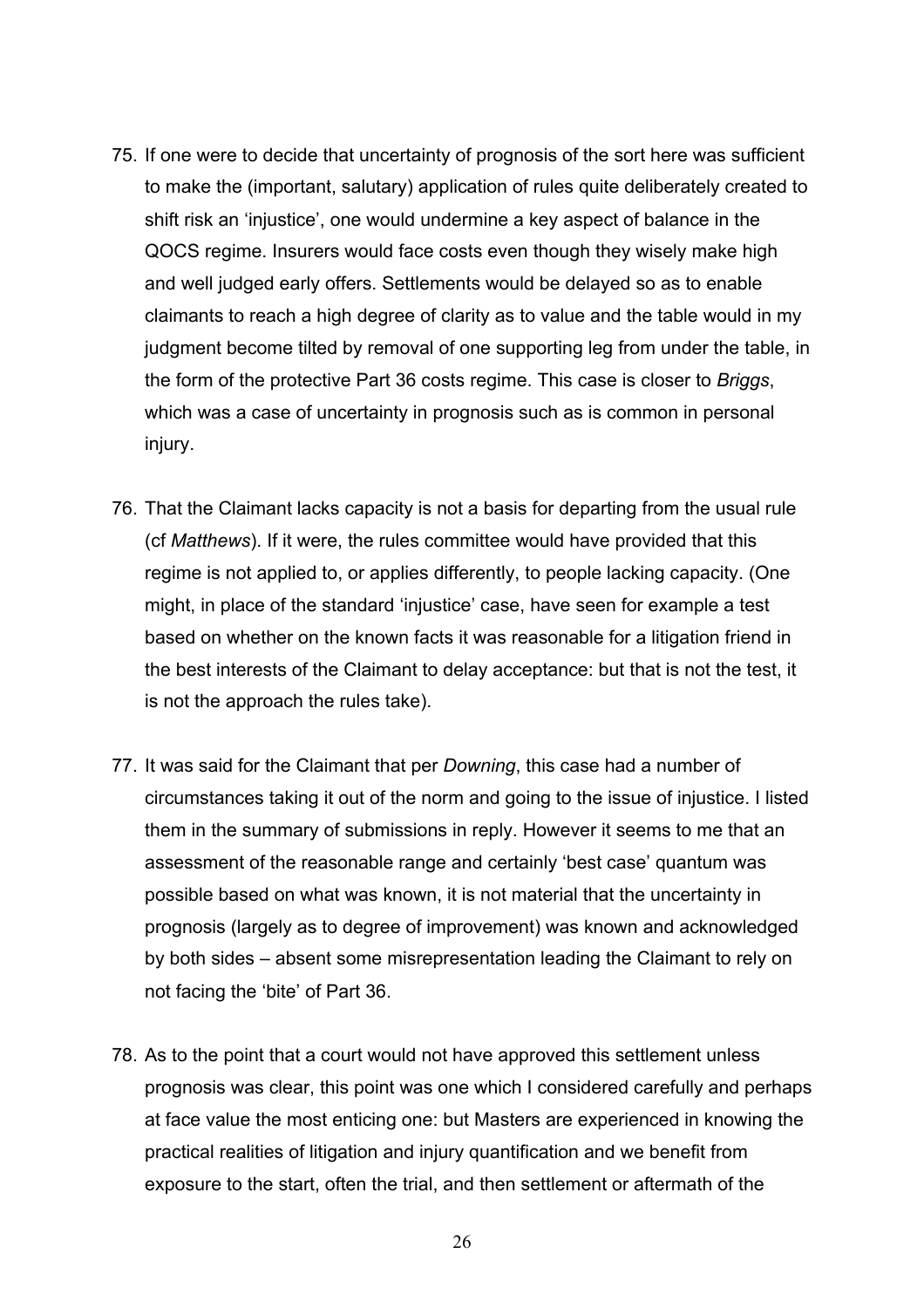case. In this instance if an advice had been presented which set out the effect above, namely that on any basis reasonably likely this offer was 'high end' and that litigation risks and the risks of the offer made it prudent to settle, I believe a judge in my position would have approved it. Were one to expect absolutely settled prognosis in such cases, the court process itself would be a spanner in the works in terms of settlement on a pragmatic basis.

79. That an extension was requested is something which was also referred to as relevant to injustice: but that cuts both ways. It was requested and no agreement was reached, something which one can take as a flag that the offer may well be relied upon and that time was passing, absent an extension or stay.

#### **Taking into account the impact of the deduction?**

- 80. I turn to the question whether I can take into account the 'heart' points as counsel for the Defendant put them, namely that this is an abuse case in horrific circumstances and that to decline to disapply the usual rules could – and on the face of it would, subject to assessment of costs – greatly reduce the damages recovered by the abuse victim. The parties differ diametrically on whether I can take that into account.
- 81. The fact that the impact is not listed as an express factor in the rule is some indication but not conclusive. The view I have come to is that, just as one does not take into account the prejudice caused to a party by its own breach, when considering the justice of granting relief, it would be to place the cart before the horse to factor into account the impact of costs on damages, when it is the very question of mitigating the impact on damages which is the essence of the issue itself: naturally the damages will always be impacted in such cases, that is the presumed 'just' outcome, unless other factors make it unjust for that to be the case. I must therefore follow, as counsel put it, 'my head' and not my 'heart'. I am of the view that it is not permissible to take into account the degree of reduction (or the fact of reduction) of damages which arise from the operation of the rule in the 'default' form. Detailed Assessment exists to ensure that excessive sums are not deducted, and that is the route to avoid injustice in that form. Taking that a step further whilst no doubt one would attract cynical derision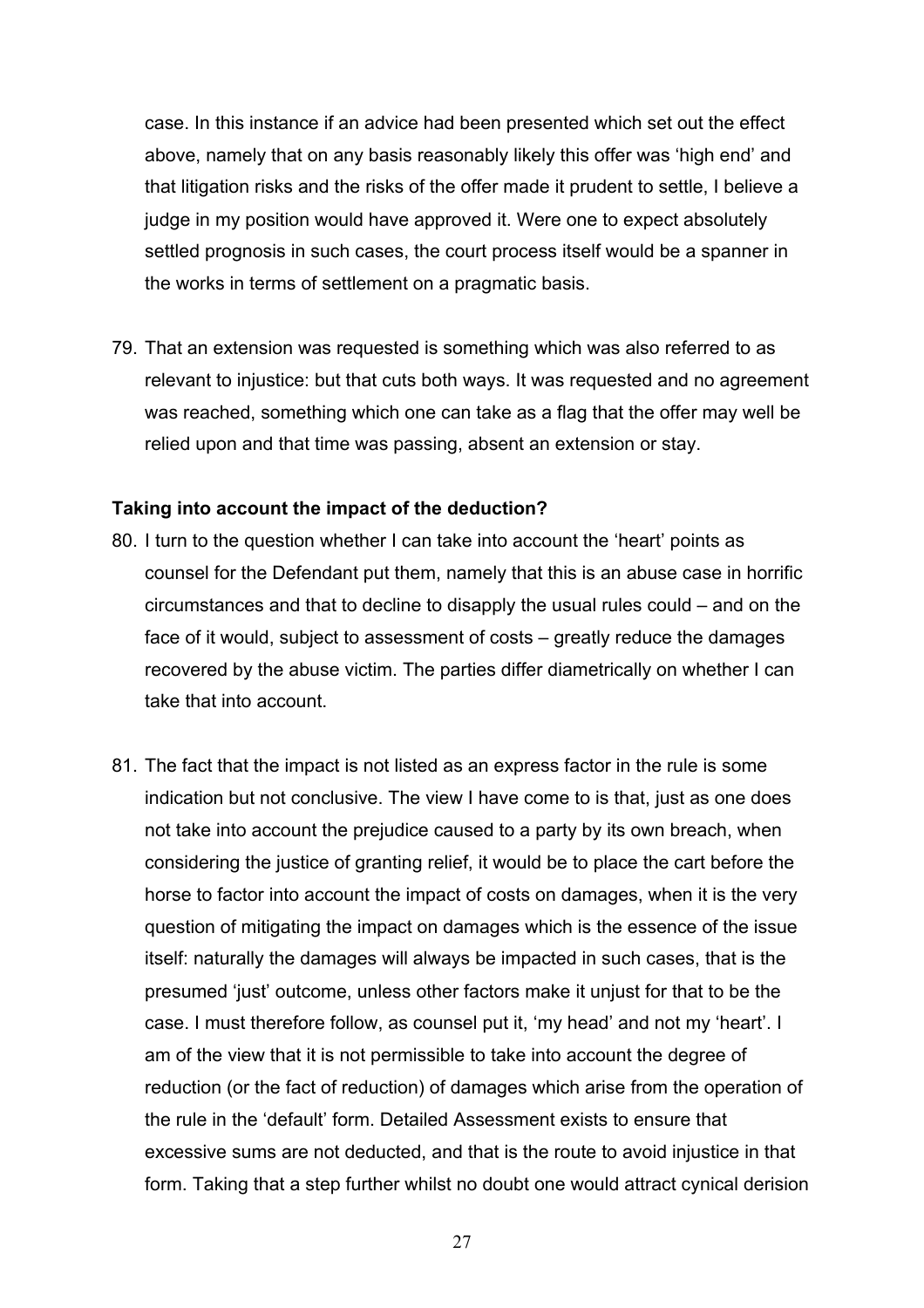if one considered the plight of insurers, large institutions with money, alongside the plight of an abused minor, as being in some sense directly comparable, it is nonetheless the case that it would be overly hard-hearted (were one in the business of following one's 'heart') to say that greatly weakening the scope for insurers to protect themselves by making generous offers was not also to a degree a 'moral' issue touching on the money available to settle other cases and the impact on the court system which might arise from weakening Part 36.

### **The express factors in the rule**

81. The rule requires me to look at all the circumstances but in particular I 'must' consider the following and will do so here:

**(a) the terms of any Part 36 offer:** this was clear and was a 'high offer' as I have found. Time for acceptance was not extended by agreement, as both sides knew.

**(b) the stage in the proceedings when any Part 36 offer was made, including in particular how long before the trial started the offer was made:** this was early and well judged, but not so early that no reasonable evaluation could be made by the party considering accepting it, that is to say it was not an oppressive or 'ambushing' offer expecting unreasonable feats of foresight on the part of the Claimant, given the extent of expert evidence available.

**(c) the information available to the parties at the time when the Part 36 offer was made:** I have I think dealt with this extensively above. Sufficient material was available to allow proper advice to be given to the Claimant and the Court as to value, in my judgment.

**(d) the conduct of the parties with regard to the giving of or refusal to give information for the purposes of enabling the offer to be made or evaluated:** this does not appear to be relevant here.

**(e) whether the offer was a genuine attempt to settle the proceedings:** plainly it was and the contrary has not been alleged.